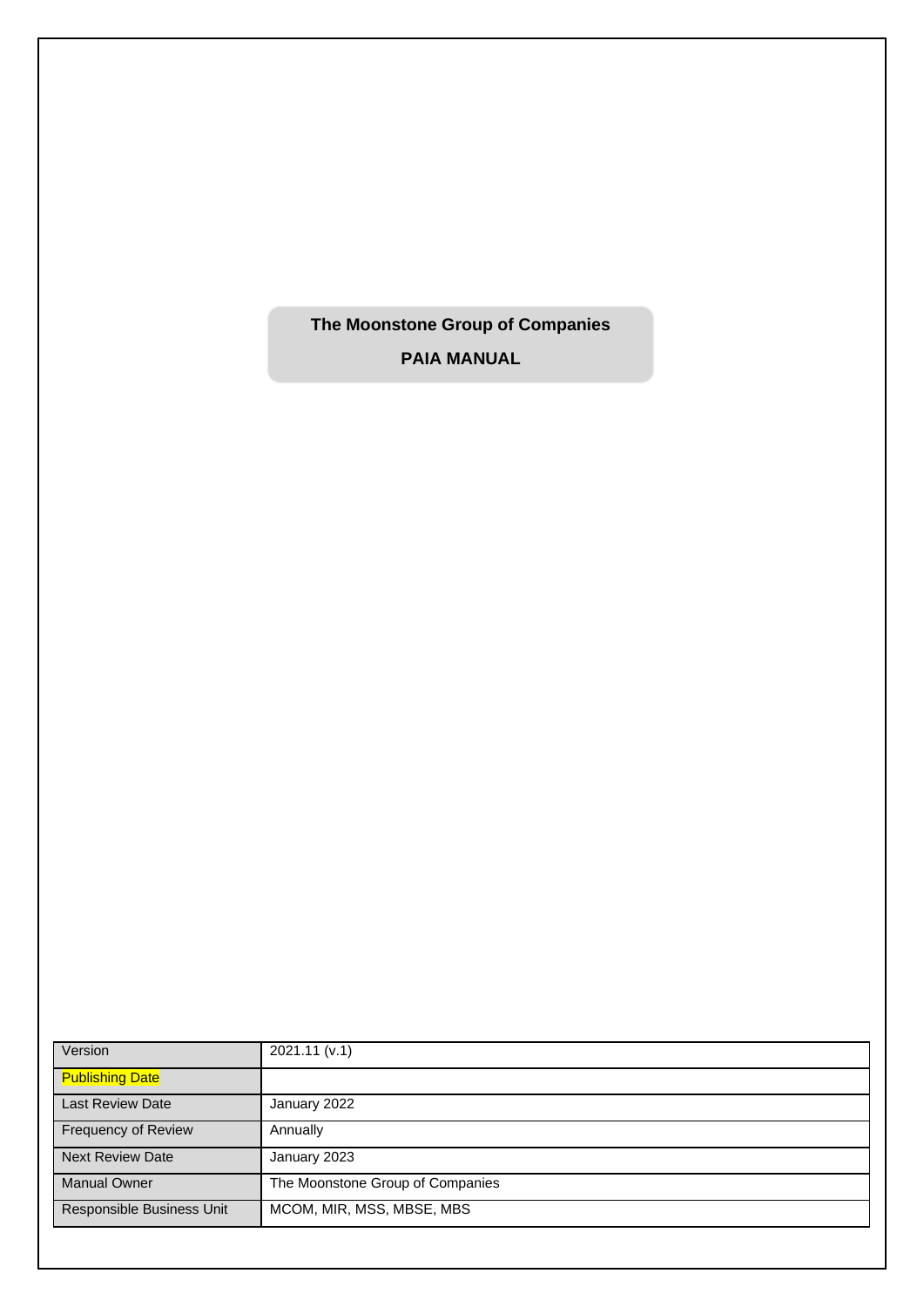# **MANUAL STATEMENT**

- This manual forms part of the manual owner's internal business processes and procedures.
- Any reference to "Moonstone", "the organisation" or "we/us" is a direct reference to "The Moonstone Group of Companies", which in turn refers to Moonstone Information Refinery (Pty) Ltd, Moonstone Compliance (Pty) Ltd, Moonstone Business School of Excellence (Pty) Ltd, Moonstone Software Solutions (Pty) Ltd, Moonstone Business Solutions (Pty) Ltd and any subsequent subsidiary or holding company of the Moonstone Group which may be incorporated or registered after the date on which this Manual was adopted.
- Moonstone's governing body, its employees, volunteers, contractors, suppliers and any other persons acting on behalf of the Moonstone are required to familiarise themselves with the manual's requirements and undertake to comply with the stated processes and procedures.
- Risk owners and control owners are responsible for overseeing and maintaining control procedures and activities.

## **MANUAL ADOPTION**

By signing this document, I authorise the manual owner's approval and adoption of the processes and procedures outlined herein.

| Name & Surname | Hjalmar Bekker                     |
|----------------|------------------------------------|
| Capacity       | Chief Executive Officer / Director |
| Signature      |                                    |
| Date           | 05-05-2022                         |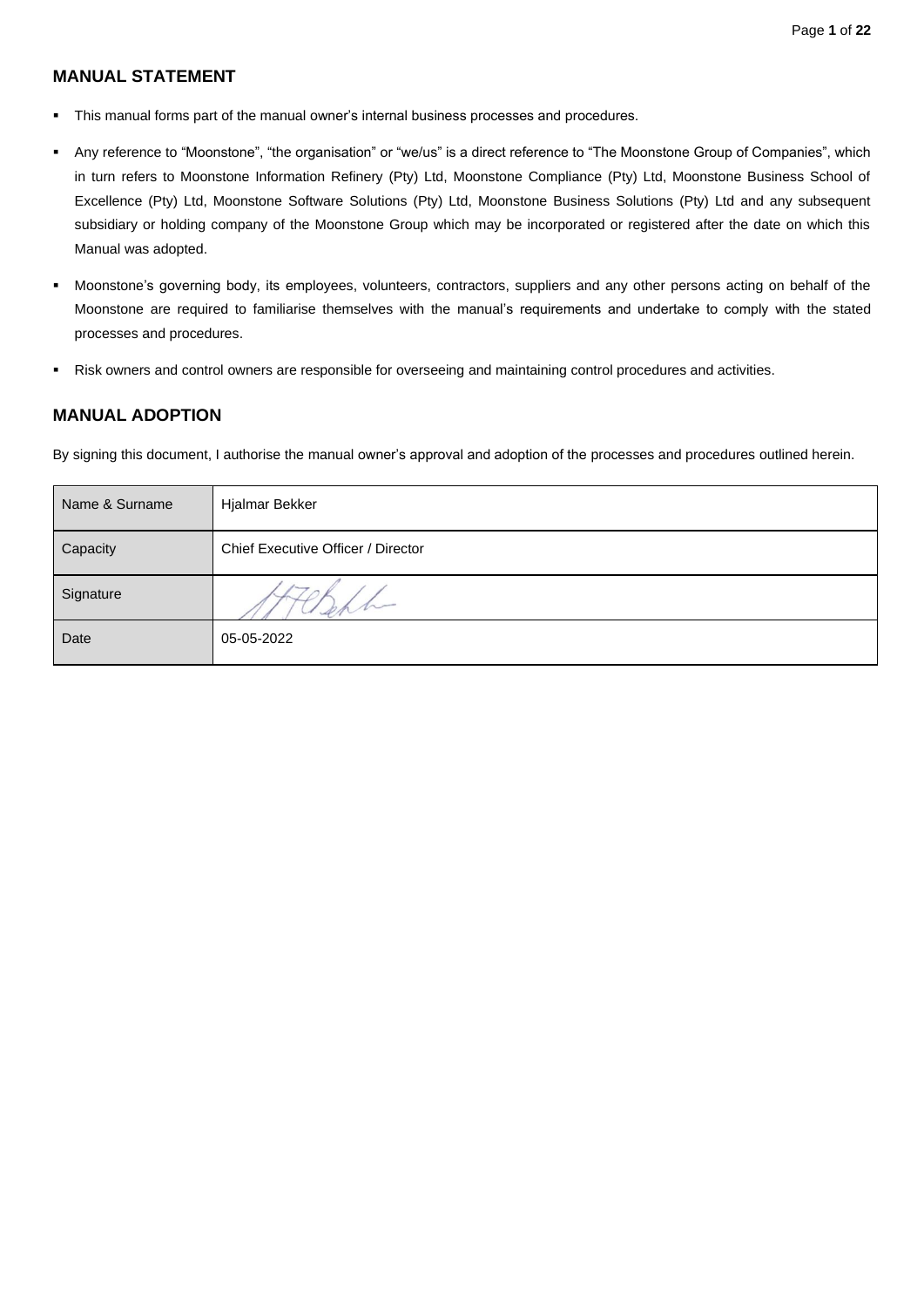# **TABLE OF CONTENTS**

| $\mathbf 1$ |      |  |
|-------------|------|--|
|             | 1.1  |  |
|             | 1.2  |  |
|             | 1.3  |  |
|             | 1.4  |  |
|             | 1.5  |  |
|             | 1.6  |  |
|             | 1.7  |  |
|             | 1.8  |  |
|             | 1.9  |  |
|             | 1.10 |  |
|             | 1.11 |  |
|             | 1.12 |  |
|             | 1.13 |  |
|             | 1.14 |  |
|             | 1.15 |  |
|             | 1.16 |  |
|             | 1.17 |  |
| 2           |      |  |
| 3           |      |  |
| 4           |      |  |
| 5           |      |  |
|             |      |  |
|             |      |  |
|             |      |  |
|             |      |  |
|             |      |  |
|             |      |  |
|             |      |  |
|             |      |  |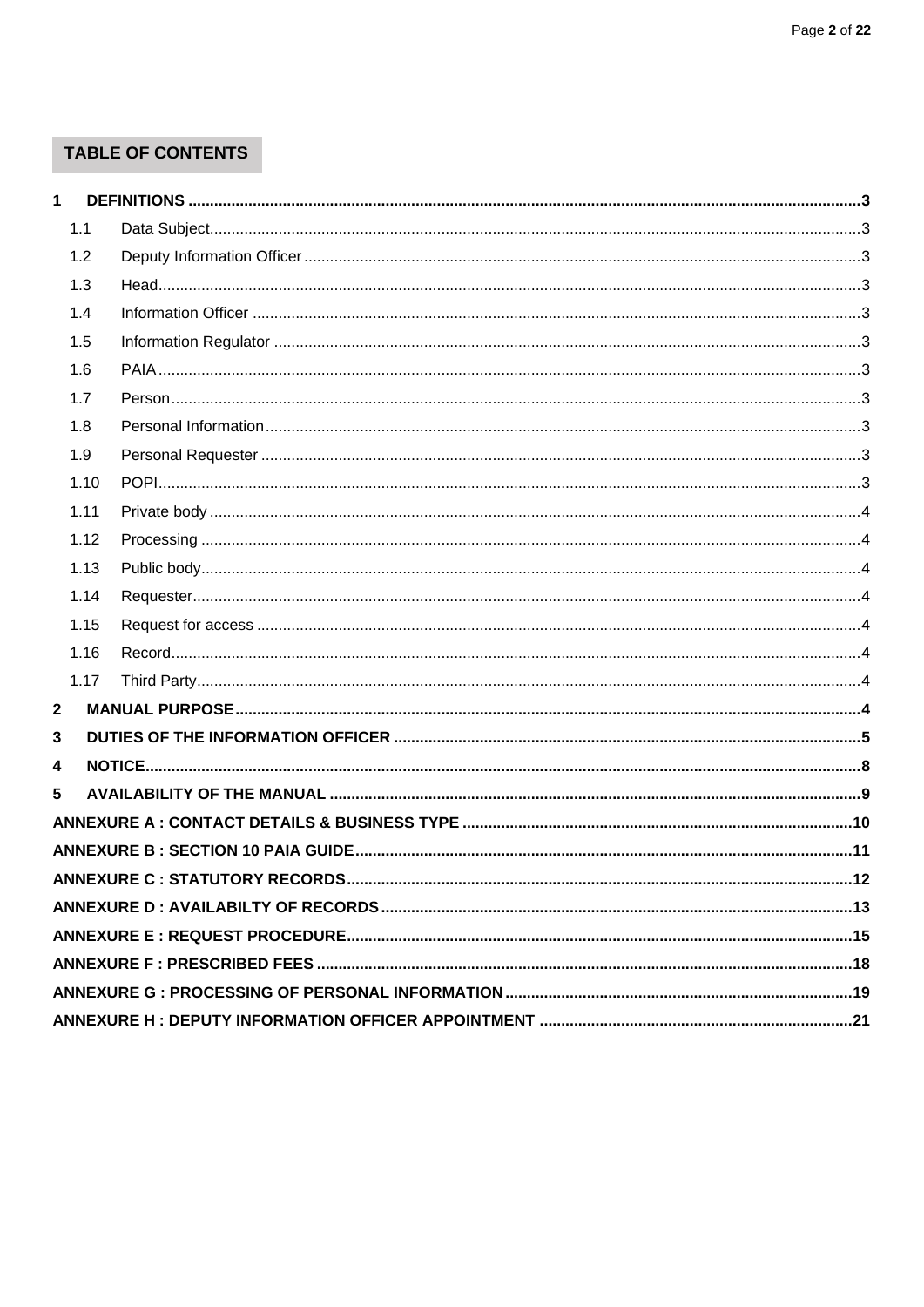## <span id="page-3-1"></span><span id="page-3-0"></span>**1 DEFINITIONS**

## **1.1 Data Subject**

The person to whom personal information relates.

# <span id="page-3-2"></span>**1.2 Deputy Information Officer**

The person to whom any power or duty conferred or imposed on an Information Officer by POPI has been delegated.

### <span id="page-3-3"></span>**1.3 Head**

In relation to a private body means:

- in the case of a natural person, that natural person or any person duly authorised by that natural person;
- in the case of a partnership, any partner of the partnership or any person duly authorised by the partnership;
- in the case of a juristic person:
	- the chief executive officer or equivalent officer of the juristic person or any person duly authorised by that officer; or
	- $\cdot$  the person who is acting as such or any person duly authorised by such acting person

## <span id="page-3-4"></span>**1.4 Information Officer**

The head of a private body.

### <span id="page-3-5"></span>**1.5 Information Regulator**

The Regulator established in terms of Section 39 of POPI.

### <span id="page-3-6"></span>**1.6 PAIA**

The Promotion of Access to Information Act 2 of 2000

### <span id="page-3-7"></span>**1.7 Person**

A natural person or a juristic person

### <span id="page-3-8"></span>**1.8 Personal Information**

- Information relating to an identifiable, living, natural person, and where it is applicable, an identifiable, existing juristic person, including, but not limited to: information relating to the race, gender, sex, pregnancy, marital status, national, ethnic or social origin, colour, sexual orientation, age, physical or mental health, well-being, disability, religion, conscience, belief, culture, language and birth of the person;
- Information relating to the education or the medical, financial, criminal or employment history of the person;
- Any identifying number, symbol, e-mail address, physical address, telephone number, location information, online identifier or other particular assignment to the person, the biometric information of the person;
- The personal opinions, views or preferences of the person; correspondence sent by the person that is implicitly or explicitly of a private or confidential nature or further correspondence that would reveal the contents of the original correspondence;
- The views or opinions of another individual about the person; and the name of the person if it appears with other personal information relating to the person or if the disclosure of the name itself would reveal information about the person.

### <span id="page-3-9"></span>**1.9 Personal Requester**

A requester seeking access to a record containing personal information about the requester

# <span id="page-3-10"></span>**1.10 POPIA**

The Promotion of Personal Information Act 4 of 2013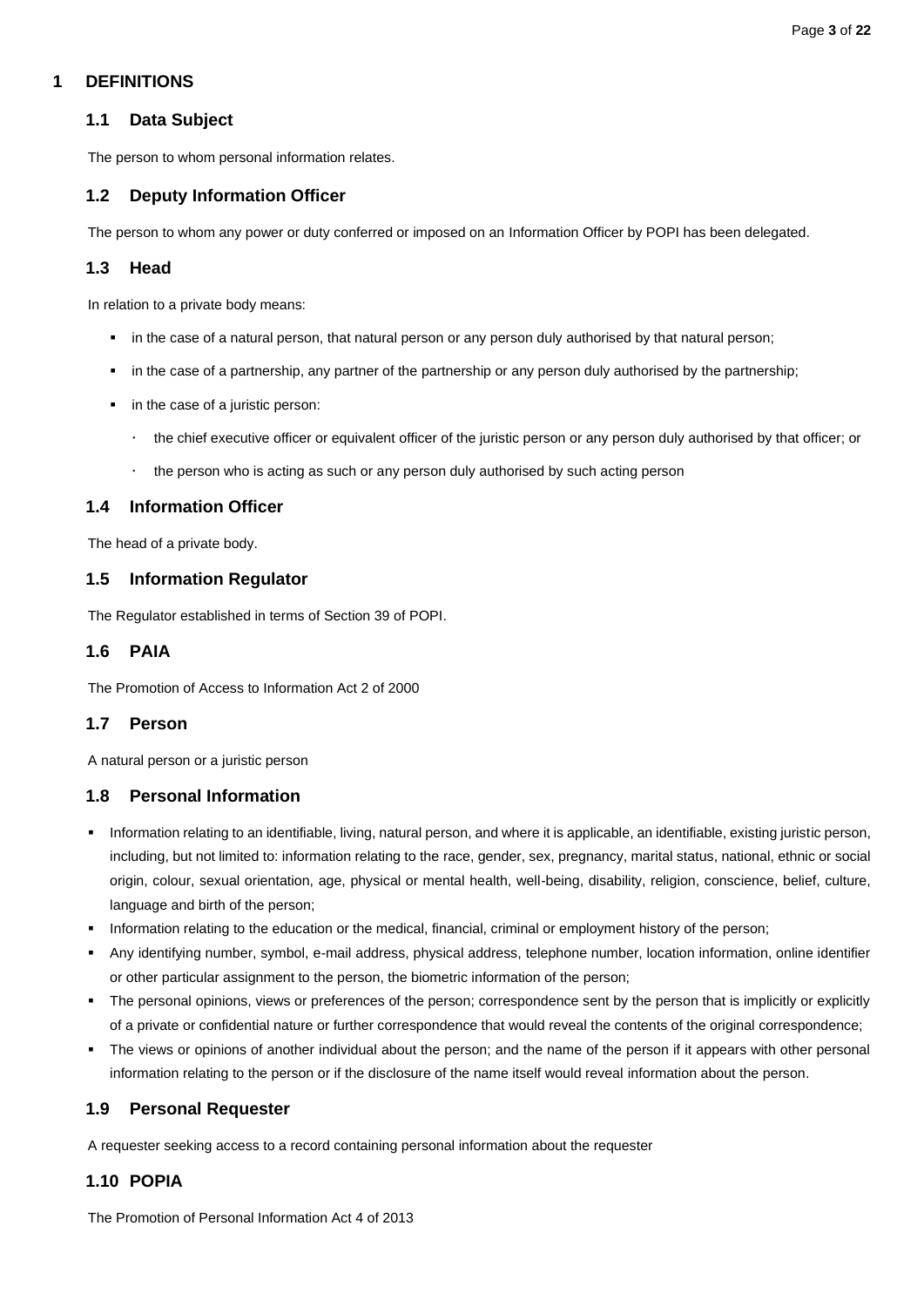### <span id="page-4-0"></span>**1.11 Private body**

- a natural person who carries or has carried on any trade, business or profession, but only in such capacity
- a partnership which carries or has carried on any trade, business or profession; or
- any former or existing juristic person, but excludes a public body

### <span id="page-4-1"></span>**1.12 Processing**

Any operation or activity or any set of operations, whether or not by automatic means, concerning personal information, including the collection, receipt, recording, Moonstone, collation, storage, updating or modification, retrieval, alteration, consultation or use, dissemination by means of transmission, distribution or making available in any other form, or merging, linking, as well as restriction, degradation, erasure or destruction of information.

### <span id="page-4-2"></span>**1.13 Public body**

- any department of state or administration in the national or provincial sphere of government or any municipality in the local sphere of government; or
- in any other functionary or institution when:
	- exercising a power or performing a duty in terms of the Constitution or a provincial constitution; or
	- exercising a public power or performing a public function in terms of any legislation

### <span id="page-4-3"></span>**1.14 Requester**

In relation to a private body**,** means any person, including, but not limited to public body or an official thereof, making a request for access to a record of the Moonstone or a person acting on behalf of such person

### <span id="page-4-4"></span>**1.15 Request for access**

A request for access to a record of the Moonstone in terms of section 50 of PAIA.

### <span id="page-4-5"></span>**1.16 Record**

Any recorded information regardless of the form or medium, in the possession or under the control of the Moonstone irrespective of whether or not it was created by the Moonstone

### <span id="page-4-6"></span>**1.17 Third Party**

In relation to a request for access to a record held by the Moonstone, means any person other than the requester

### <span id="page-4-7"></span>**2 MANUAL PURPOSE**

The Promotion of Access to Information Act, 2000, gives effect to section 32 of the Constitution, which provides that everyone has the right to access information held by the State or any other person (or private body), when that information is required for the exercise or protection of any rights.

The purpose of PAIA is to:

- foster a culture of transparency and accountability in public and private bodies by giving effect to the right of access to information, and to
- actively promote a society in which the people of South Africa have effective access to information to enable them to more fully exercise and protect all of their rights.

The Moonstone recognises everyone's right to access to information and is committed to provide access to the Moonstone's records where the proper procedural requirements as set out by PAIA and POPI have been met.

The Moonstone's PAIA manual is compiled in accordance with section 51 of the Act and contains the following provisions: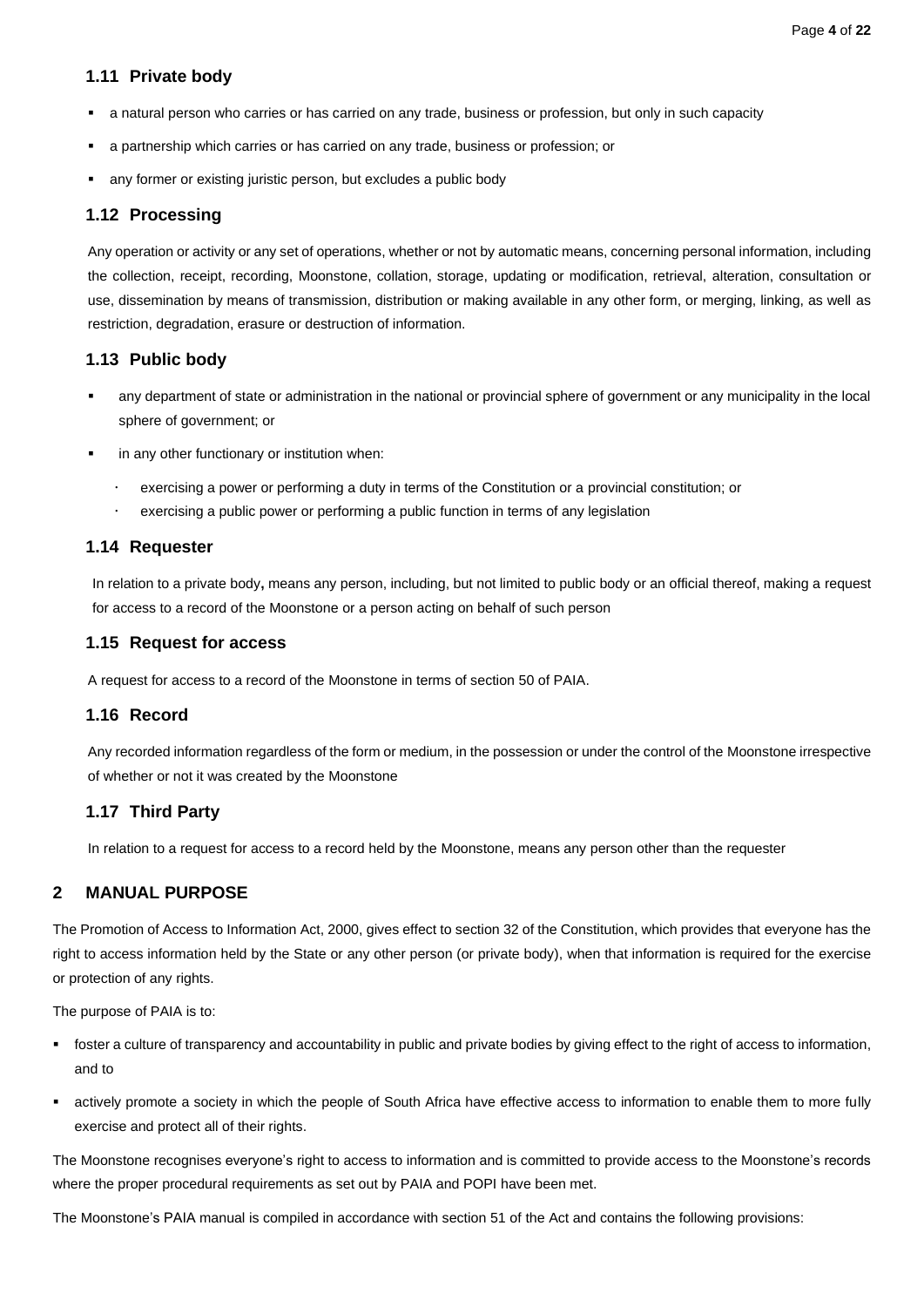### **Annexure A : Contact Details & Business Type**

This section provides Moonstone's postal and street address, phone and fax number and, if available, the e-mail address of the head of Moonstone

#### **Annexure B : Section 10 PAIA Guide**

This section provides a description of the guide referred to in Section 10 of PAIA and how you may obtain access to it

#### **Annexure C : Statutory Records**

This section provides a description of the various statutes in terms of which Moonstone is required to maintain records

#### **Annexure D : Availability of Records**

This section provides a list of records held by Moonstone along with an indication of whether the record is freely available or only accessible by way of a formal request in terms of the provisions of PAIA. The section also provides a description of the category of data subject(s) to who the respective records relates along with an indication of the purpose for which the record is being kept. Records that are indicated as "Freely Available" can be accessed by contacting the Deputy Information Officer (see Annexure A), without having to follow any formal procedures. Records that are indicated as a "PAIA Request", requires the requester to lodge a formal request as provided for in Annexure E

#### **Annexure E : Request Procedure**

This section sets out the procedure required to obtain access to a record indicated as a "PAIA Request" in Annexure D

#### **Annexure F : Prescribed Fees**

This section sets out the fees that are payable to Moonstone prior to processing a request to obtain access to a record held by Moonstone

### **Annexure G : Processing of Personal Information**

This section sets out the applicable aspects for the processing of personal information

#### **Annexure H : Deputy Information Officer Appointment**

This section provides for the formal appointment of a Deputy Information Officer where so required

### <span id="page-5-0"></span>**3 DUTIES OF THE INFORMATION OFFICER**

The Information Officer and the Deputy Information Officer of Moonstone are responsible for:

- Publishing and proper communication of the manual i.e. creating manual awareness
- The facilitation of any request for access
- Providing adequate notice and feedback to the requester
- Determining whether to grant a request for access to a complete/full record or only part of a record
- Ensuring that access to a record, where so granted, is provided timeously and in the correct format
- Reviewing the manual for accuracy and communicating any amendments

### **Right of Access**

The Information Officer and Deputy Information Officer may only provide access to any record held by Moonstone to a requester if:

- The record is required for the exercise or protection of any right, and
- The requester complies with the procedural requirements relating to a request for access to that record, and
- Access to that record is not refused in terms of any of the grounds for refusal listed below

### **Grounds for Refusal**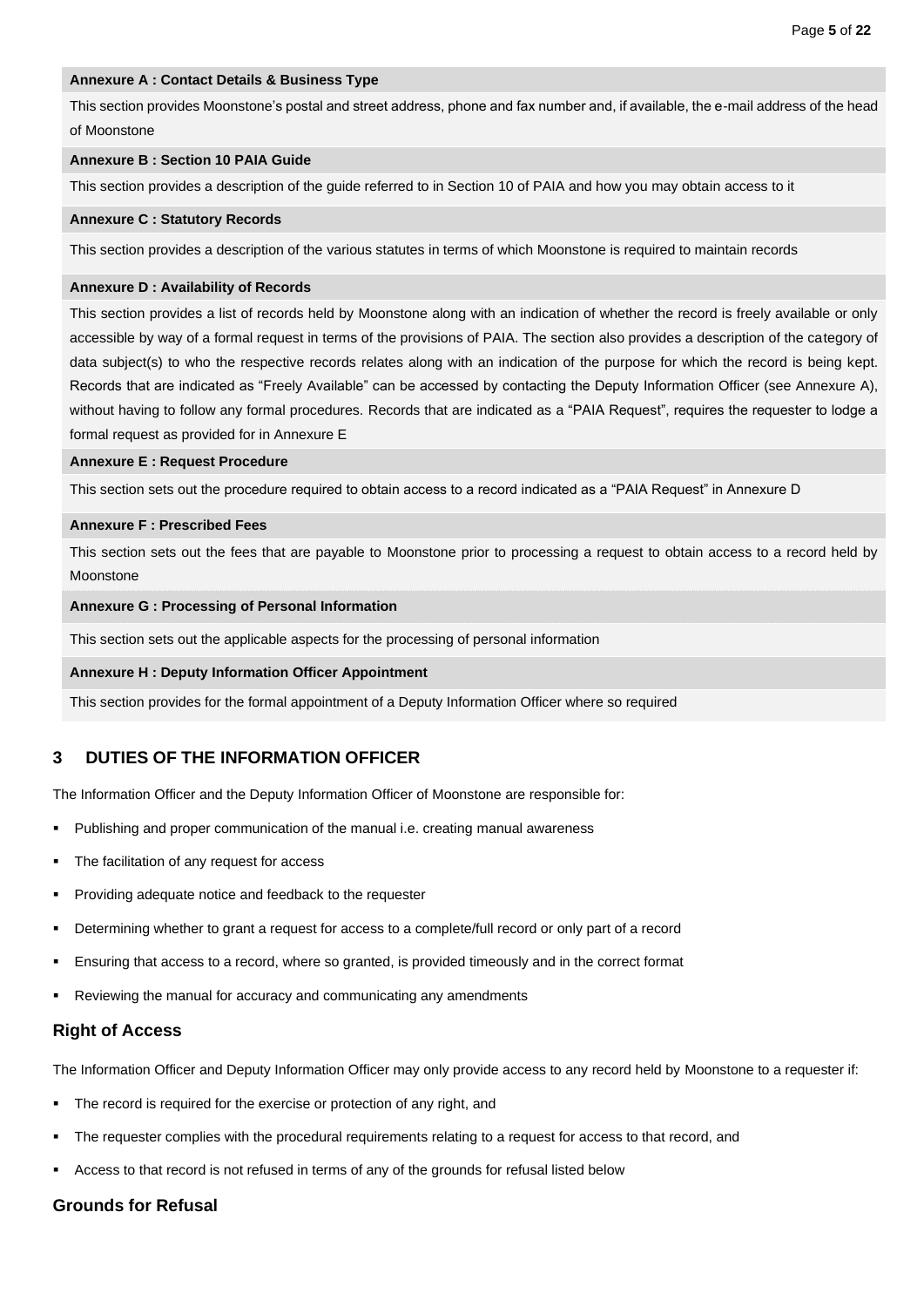The Information Officer and Deputy Information Officer must assess whether there are any grounds for refusing a request for access.

Where any grounds for refusal are found, a request for access will not be granted.

However, despite finding any grounds for refusal, access to the record(s) will be provided where:

- the disclosure of the record would reveal evidence of a substantial contravention of, or failure to comply with the law or imminent and serious public or environmental risk, and
- the public interest in disclosing record, will clearly outweigh the harm contemplated in the provision in question,.

Where there are no grounds for refusal, request for access will be granted.

If a request for access is made with regards to a record containing information that would justify a ground for refusal, every part of the record which

- does not contain, and
- can reasonably be severed from any part that contains, any such information must, despite any other provision of PAIA, also be disclosed

The grounds for refusal, or absence thereof, are set out below:

**A: Mandatory Protection of privacy of a Third Party who is a Natural Person**

Grounds for Refusal:

The disclosure would involve the unreasonable disclosure of personal information about a third party that is a natural person (including a deceased individual)

No Grounds for Refusal:

- The record consists of information that concerns an individual who has already consented in writing to its disclosure to the requester concerned
- The record consists of information that is already publicly available
- The record consists of information that was given to the Moonstone by the individual to whom it relates and the individual was informed by or on behalf of the Moonstone, before it is given, that the information belongs to a class of information that would or might be made available to the public
- The record consists of information about an individual's physical or mental health, or well-being, who is under the care of the requester and who is under the age of 18; or incapable of understanding the nature of the request, and if giving access would be in the individual's best interest
- The record consists of information about an individual who is deceased and the requester is the individual's next of kin or making the with the written consent of the individual's next of kin
- The record consists of information about an individual who is or was an official of the Moonstone and which relates to the position or functions of the individual, including, but not limited to the title, work address, work phone number, the classification, salary scale or remuneration and responsibilities of the position heled or services performed by the individual and the name of the individual on a record prepare by the individual in the course of employment

### **B: Mandatory Protection of Commercial Information of a Third Party**

Grounds for Refusal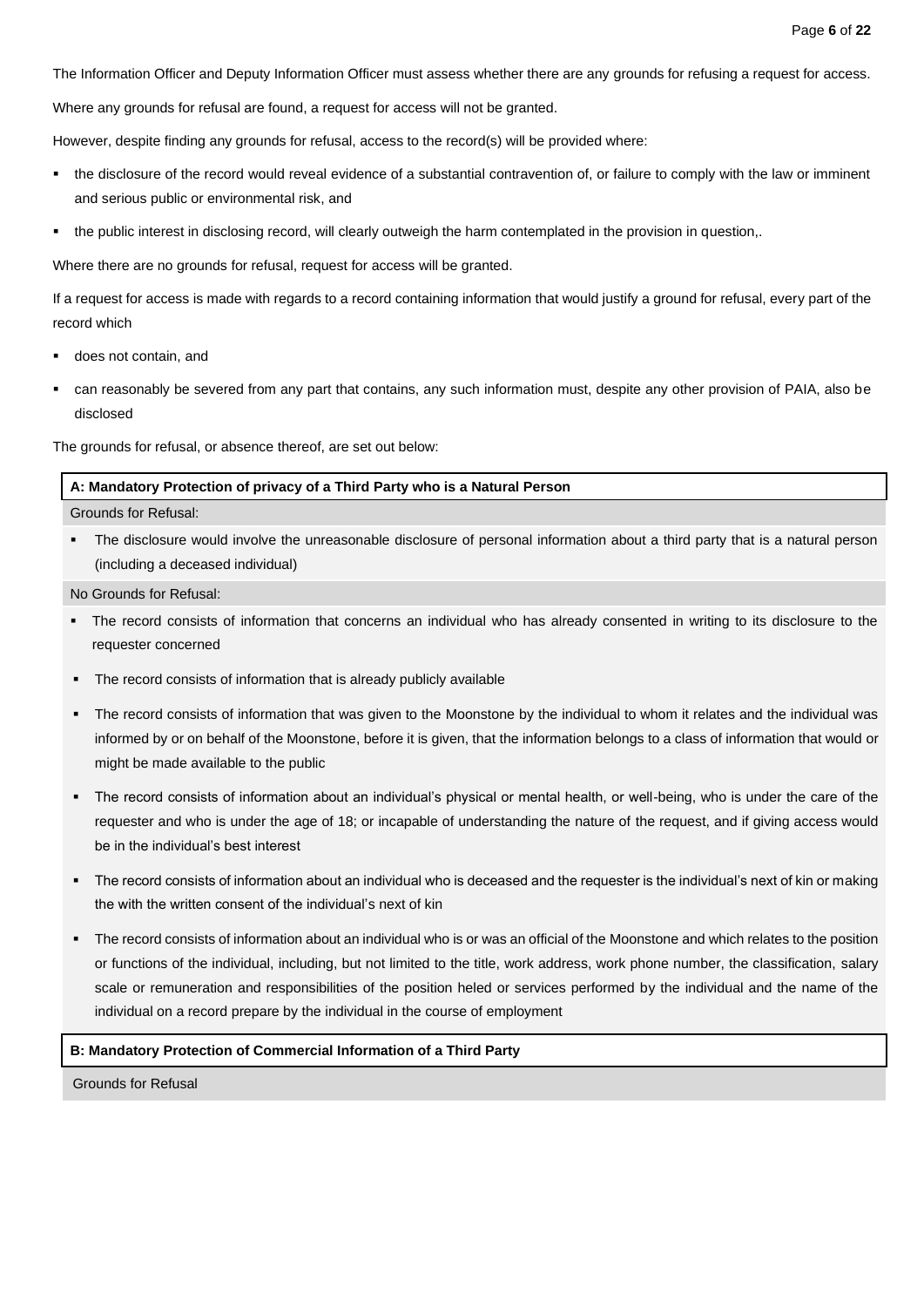- The record consists of information that contains trade secrets of a third party
- The record consists of information that contains financial, commercial, scientific or technical information, other than trade secrets, of a third party, the disclosure of which would be likely to cause harm to the commercial or financial interests of that third party
- The record consists of information supplied in confidence by a third party, the disclosure of which could reasonably be expected to put that third party at a disadvantage in contractual or other negotiations or to prejudice that third party in commercial competition

No Grounds for Refusal

- The record consists of information about a third party who has consented who has already consented in writing to its disclosure to the requester concerned
- The record consists of information about the results of any product or environmental testing or other investigation supplied by a third party or the results of any such testing or investigation carried out by or on behalf of a third party and its disclosure would reveal a serious public safety or environmental risk (the results of any product or environmental testing or other investigation do not include the results of preliminary testing or other investigation conducted for the purpose of developing methods of testing or other investigation)

#### **C: Mandatory Protection of certain Confidential Information of a Third Party**

Grounds for Refusal

▪ The record consists of information the disclosure of which would constitute an action for breach of a duty of confidence owed to a third party in terms of an agreement

#### **D: Mandatory Protection of Safety of Individuals and Protection of Property**

Grounds for Refusal

- The record consists of information that if disclosed could reasonably be expected to endanger the life or physical safety of an individual
- The record consists of information that if disclosed would likely prejudice or impair the security of a building, a structure or system, a computer or communication system, a means of transport, any other property
- The record consists of information that if disclosed would likely prejudice or impair the security of methods, systems, plans or procedures for the protection of an individual in accordance with a witness protection scheme, the safety of the public, or any part of the public, or the security of property

#### **E: Mandatory Protection of Records privileged from Production in Legal Proceedings**

Grounds for Refusal

The record consists of information privileged from production in legal proceedings unless the person entitled to the privilege has waived the privilege

#### **F: Commercial Information of Moonstone**

Grounds for Refusal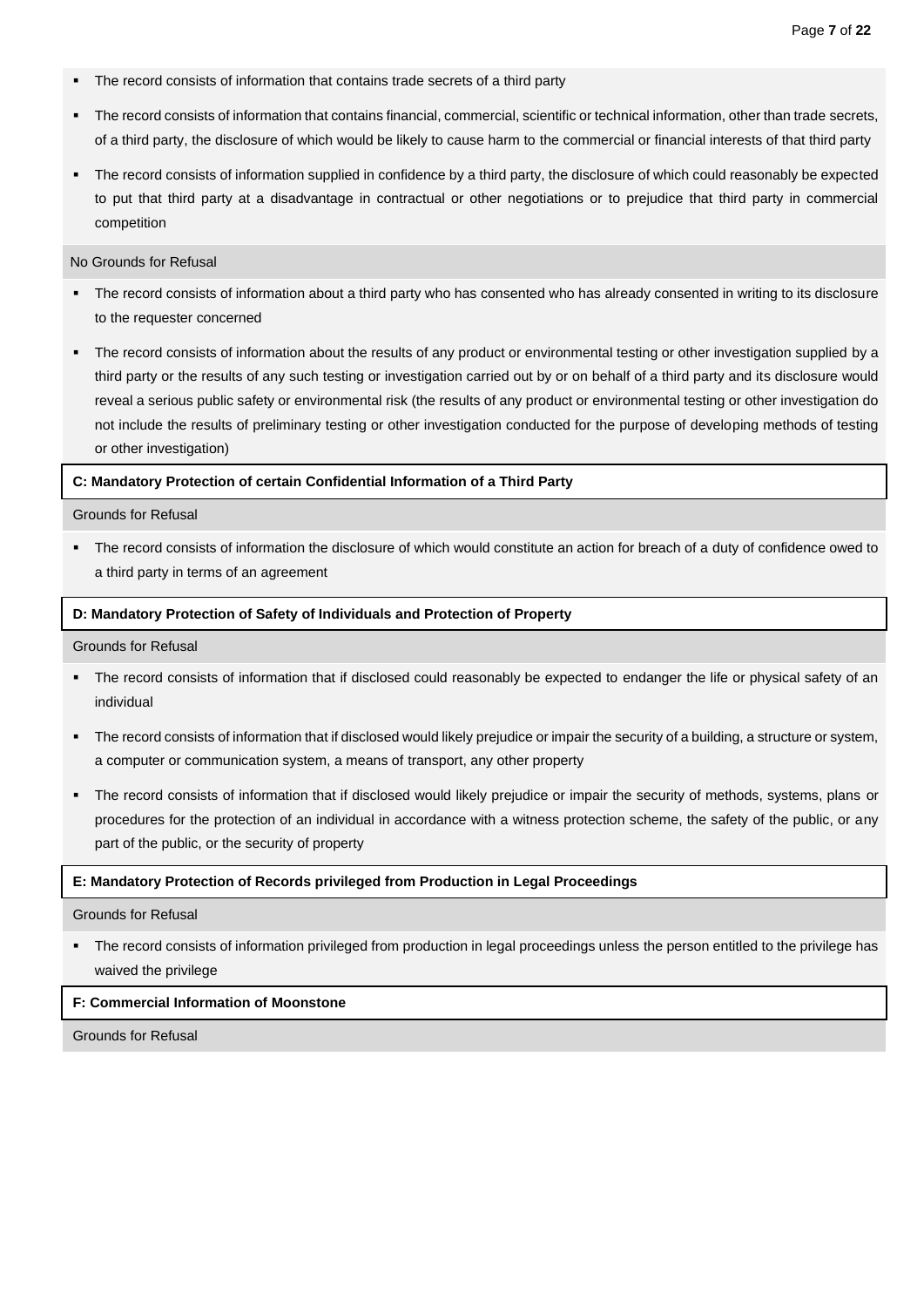- The record consists of information that contains trade secrets of Moonstone
- The record consists of information that contains financial, commercial, scientific or technical information, other than trade secrets, of the Moonstone, the disclosure of which would likely cause harm to the commercial or financial interests of Moonstone
- The record consists of information, the disclosure of which, could reasonably be expected to put Moonstone at a disadvantage in contractual or other negotiations or prejudice Moonstone in commercial competition
- The record is a computer program as defined in section 1(1) of the Copyright Act (Act 98 of 1978), owned by Moonstone, except insofar as it is required to give access to a record to which access is granted in terms of PAIA

#### No Grounds for Refusal

The record consists of information about the results of any product or environmental testing or other investigation supplied by Moonstone or the results of any such testing or investigation carried out by or on behalf of Moonstone and its disclosure would reveal a serious public safety or environmental risk (the results of any product or environmental testing or other investigation do not include the results of preliminary testing or other investigation conducted for the purpose of developing methods of testing or other investigation)

#### **G: Mandatory Protection of Research Information of a Third Party and Moonstone**

Grounds for Refusal

- The record consists of information that contains information about research being or to be carried out by or on behalf of a third party, the disclosure of which would be likely to expose the third party, a person that is or will be carrying out the research on behalf of the third party, or the subject matter of the research to serious disadvantage
- The record consists of information that contains information about research being or to be carried out by or on behalf of the Moonstone, the disclosure of which would be likely to expose Moonstone, a person that is or will be carrying out the research on behalf of the Moonstone, or the subject matter of the research to serious disadvantage

### <span id="page-8-0"></span>**4 NOTICE**

Where a request for access has been received, the Information Officer or Deputy Information Officer will notify the requester of receipt and the prescribed fee (if any) that is payable prior to processing the request. Please refer to Annexure F for a full breakdown of fees payable. Personal requesters will not be charged a request fee.

The notice must state:

- The amount of the deposit payable (if any)
- That the requester may lodge a complaint with the Information Regulator or an application with a court against the tender or payment of the request fee, or the tender or payment of a deposit, as the case may be
- The procedure (including the period) for lodging the complaint with the Information Regulator or the application

Except to the extent that the provisions regarding third party notification may apply, the Information Officer or Deputy Information Officer to whom the request is made, must as soon as reasonably possible, but in any event within 30 days, after the request has been received in the prescribed format:

- Decide in accordance with PAIA whether to grant the request, and
- Notify the requester of the decision and, if the requester stated that he or she wishes to be informed of the decision in any other manner, inform him or her in that manner, if it is reasonably possible

If the request for access is granted, the notice must state:

- The access fee (if any) to be paid upon access
- The form in which access will be given, and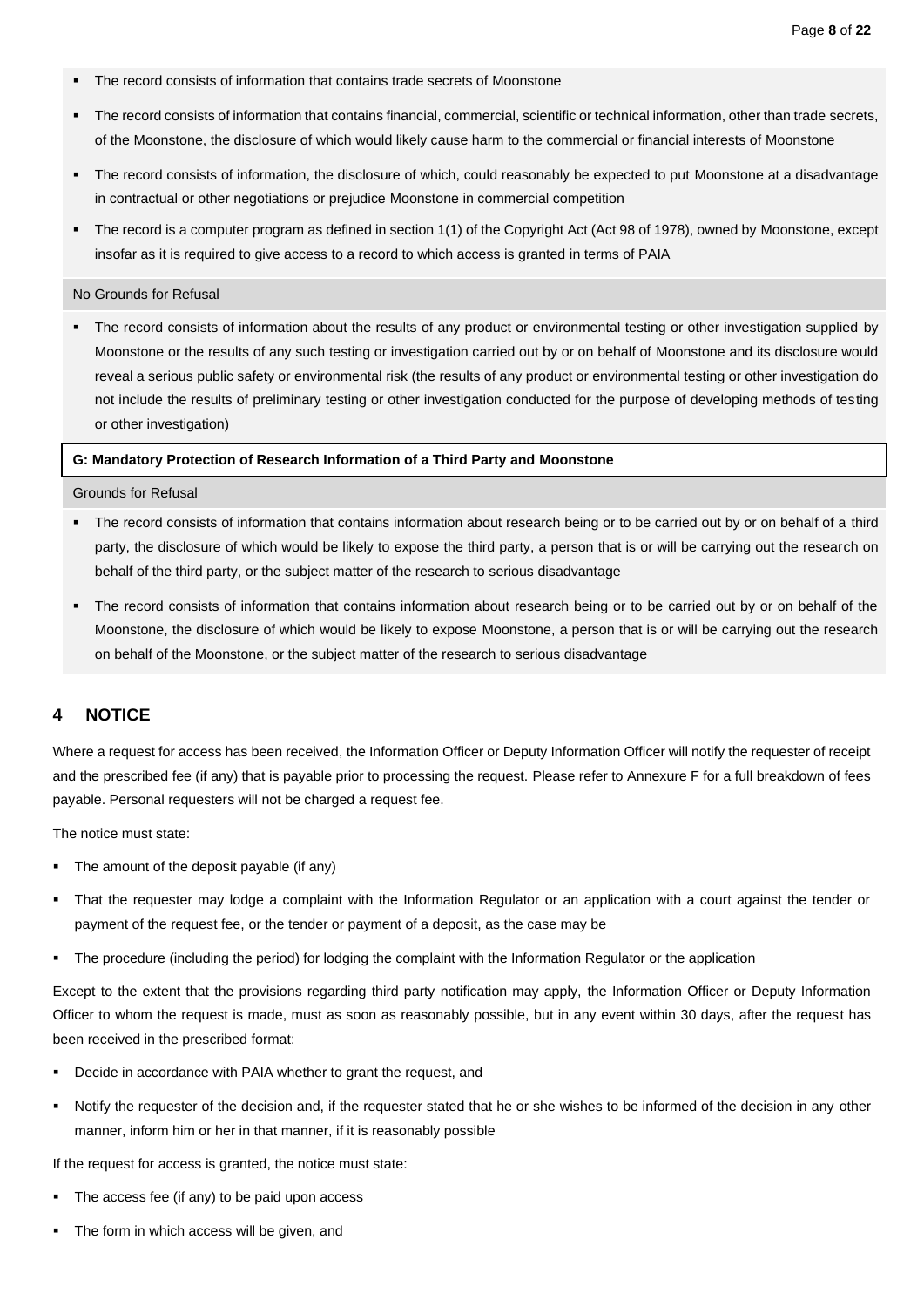That the requester may lodge a complaint with the Information Regulator or an application with a court against the access fee to be paid or the form of access granted, and the procedure, including the period allowed, for lodging a complaint with the Information Regulator or the application

If the request for access is refused, the notice must:

- State adequate reasons for the refusal, including the relevant provision of PAIA that was relied on
- Exclude, from any such reasons, any reference to the content of the records' and
- State that the requester may lodge a complaint with the Information Regulator or an application with a court against the refusal of the request, and the procedure (including the period) for lodging a complaint with the Information Regulator or the application

Should all reasonable steps have been taken to find a record requested, and there are reasonable grounds for believing that the record:

- Is in Moonstone's possession, but cannot be found, or
- Simply does not exist,

the head of Moonstone must, by way of affidavit or affirmation, notify the requester that it is not possible to provide access to that record. The affidavit or affirmation must provide full account of all steps taken to find the record in question or to determine whether the record exists, as the case may be, including all communication with every person who conducted the search on behalf of the head.

# <span id="page-9-0"></span>**5 AVAILABILITY OF THE MANUAL**

A copy of the Manual is available-

- on the websites of the Moonstone Group of Companies, which include:
	- o <https://www.moonstonecompliance.co.za/>
	- o <https://www.mbse.ac.za/>
	- o <https://www.moonstone.co.za/services/information-refinery/>
- head office of the Moonstone Group of Companies for public inspection during normal business hours;
- to any person upon request and upon the payment of a reasonable prescribed fee; and
- to the Information Regulator upon request.

A fee for a copy of the Manual, as contemplated in annexure B of the Regulations, shall be payable per each A4-size photocopy made.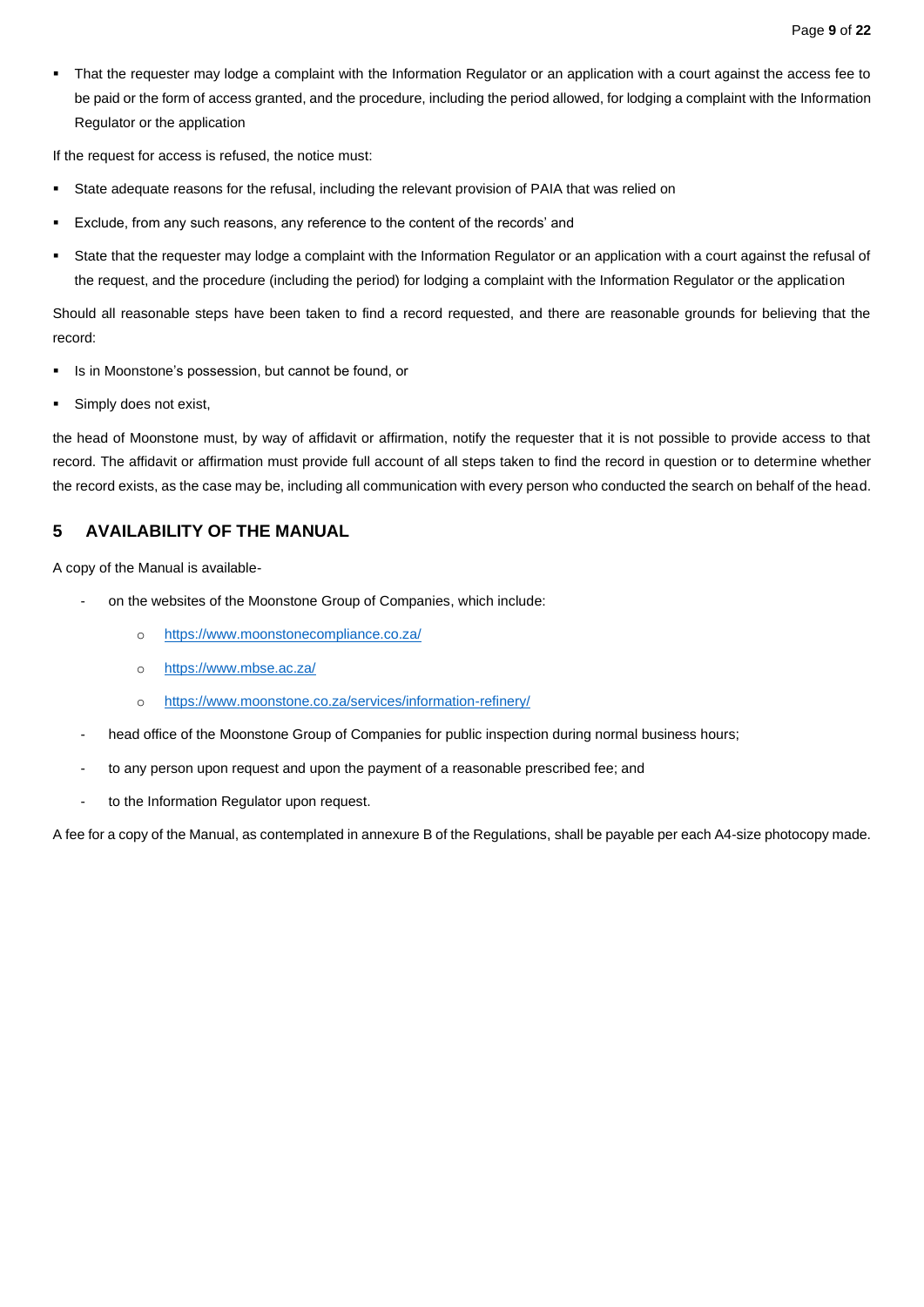# **ANNEXURE A: CONTACT DETAILS & BUSINESS TYPE**

# **A. Moonstone Contact Details**

| Postal address: | 25 Quantum Street, Technopark, Stellenbosch |
|-----------------|---------------------------------------------|
| Street address: | 25 Quantum Street, Technopark, Stellenbosch |
| Phone number:   | 021 883 8000                                |
| Email address:  | info@moonstoneinfo.com                      |

### **B. Head of Moonstone**

| Full names & surname: | Hjalmar Francois Otto Bekker |
|-----------------------|------------------------------|
| Email address:        | Hbekker@moonstoneinfo.com    |
| Phone number:         | 021 883 8000                 |

## **C. Deputy Information Officer**

| Full names & surname | Jean-Marié Potgieter                  |
|----------------------|---------------------------------------|
| Email address:       | Jmpotgieter@moonstonecompliance.co.za |
| Phone number:        | 021 883 8000                          |

# **D. Business Type**

| The Moonstone conducts its main type of business in the following sector(s): |             |
|------------------------------------------------------------------------------|-------------|
| Agriculture                                                                  | $\Box$      |
| Mining and Quarrying                                                         | $\Box$      |
| Manufacturing                                                                | $\sqcup$    |
| Electricity, Gas & Water                                                     | $\Box$      |
| Construction                                                                 | $\Box$      |
| Retail & Motor Trade and Repair Services                                     | $\Box$      |
| Wholesale Trade, Commercial Agents & Allied Services                         | $\Box$      |
| Catering, Accommodation & Other Trade                                        | $\Box$      |
| <b>Finance &amp; Business Services</b>                                       | $\boxtimes$ |
| Community, Special & Personal Services                                       | $\Box$      |
| If other, please specify: Private Higher Education, Compliance Services      | $\boxtimes$ |
|                                                                              |             |

| Head signature: |  |
|-----------------|--|
| Date:           |  |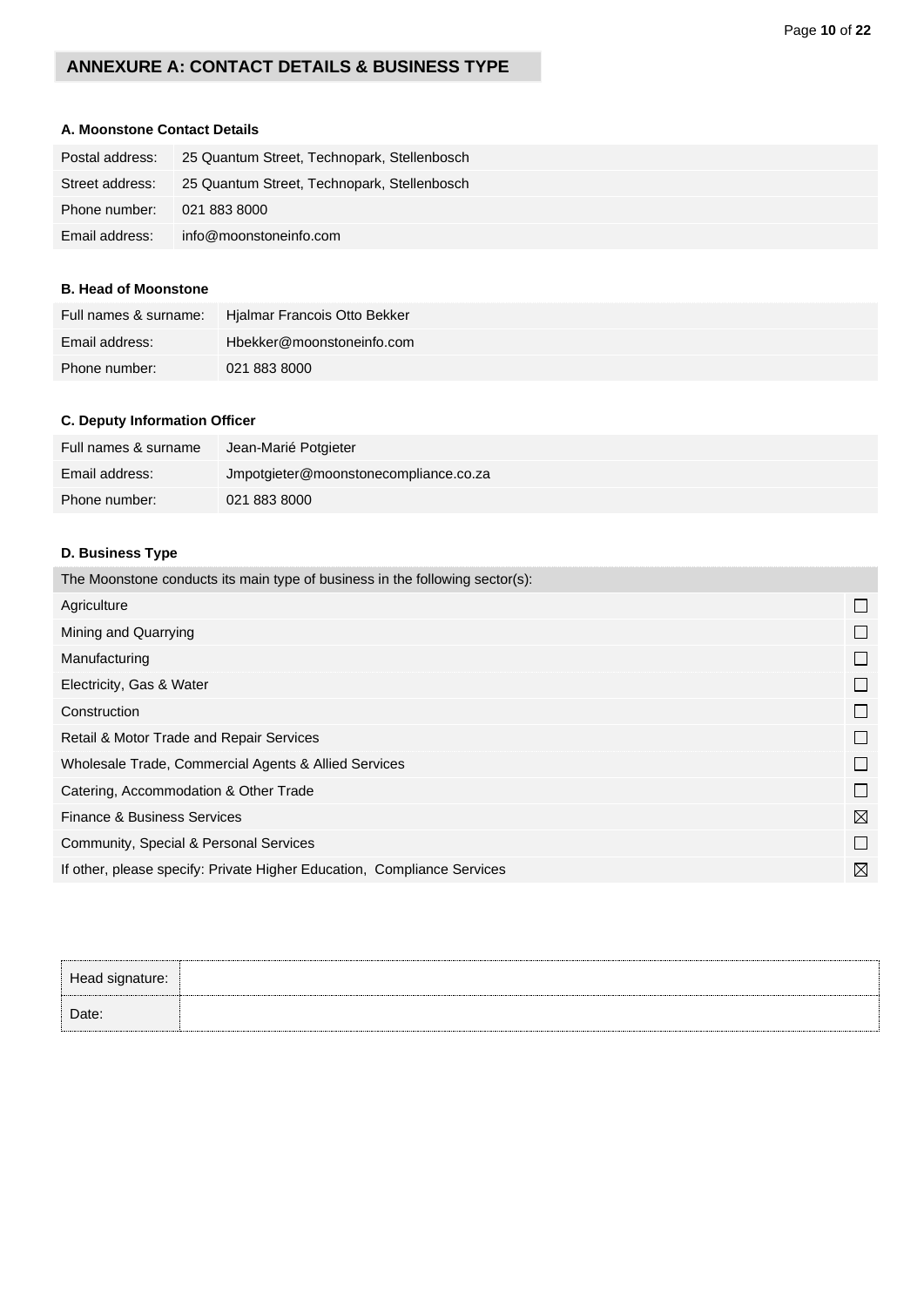### Page **11** of **22**

# **ANNEXURE B: SECTION 10 PAIA GUIDE**

The Regulator has, in terms of section 10(1) of PAIA, as amended, updated and made available the revised Guide on how to use PAIA ("Guide"), in an easily comprehensible form and manner, as may reasonably be required by a person who wishes to exercise any right contemplated in PAIA and POPIA.

The Guide is available in each of the official languages and in braille.

The aforesaid Guide contains the description of-

- the objects of PAIA and POPIA;
	- the postal and street address, phone and fax number and, if available, electronic mail address ofthe Information Officer of every public body, and every Deputy Information Officer of every public and private body designated in terms of section 17(1) of PAIA and section 56 of POPIA ;
- the manner and form of a request for
	- access to a record of a public body contemplated in section 11 ; and
	- access to a record of a private body contemplated in section 50 ;
- the assistance available from the IO of a public body in terms of PAIA and POPIA;
- the assistance available from the Regulator in terms of PAIA and POPIA;
- all remedies in law available regarding an act or failure to act in respect of a right or duty conferred or imposed by PAIA and POPIA, including the manner of lodging
	- an internal appeal;
	- a complaint to the Regulator; and
	- an application with a court against a decision by the information officer of a public body, a decision on internal appeal or a decision by the Regulator or a decision of the head of a private body;
- the provisions of sections 14 and 51 requiring a public body and private body, respectively, to compile a manual, and how to obtain access to a manual;
- the provisions of sections 15 and 52 providing for the voluntary disclosure of categories of records by a public body and private body, respectively;
- the notices issued in terms of sections 22 and 54 regarding fees to be paid in relation to requests for access; and
- the regulations made in terms of section 92.

Members of the public can inspect or make copies of the Guide from the offices of the public and private bodies, including the office of the Regulator, during normal working hours.

The Guide can also be obtained-

- upon request to the Information Officer;
- from the website of the Regulator [\(https://www.justice.gov.za/inforeg/\)](https://www.justice.gov.za/inforeg/).

PAIA grants a requester access to records of a private body, if the record is required for the exercise or protection of any rights. Where a public body lodges a request, the public body must be acting in the public interest.

Requests in terms of PAIA shall be made in accordance with the prescribed procedures at the rates provided.

| Head signature: |  |
|-----------------|--|
| Date:           |  |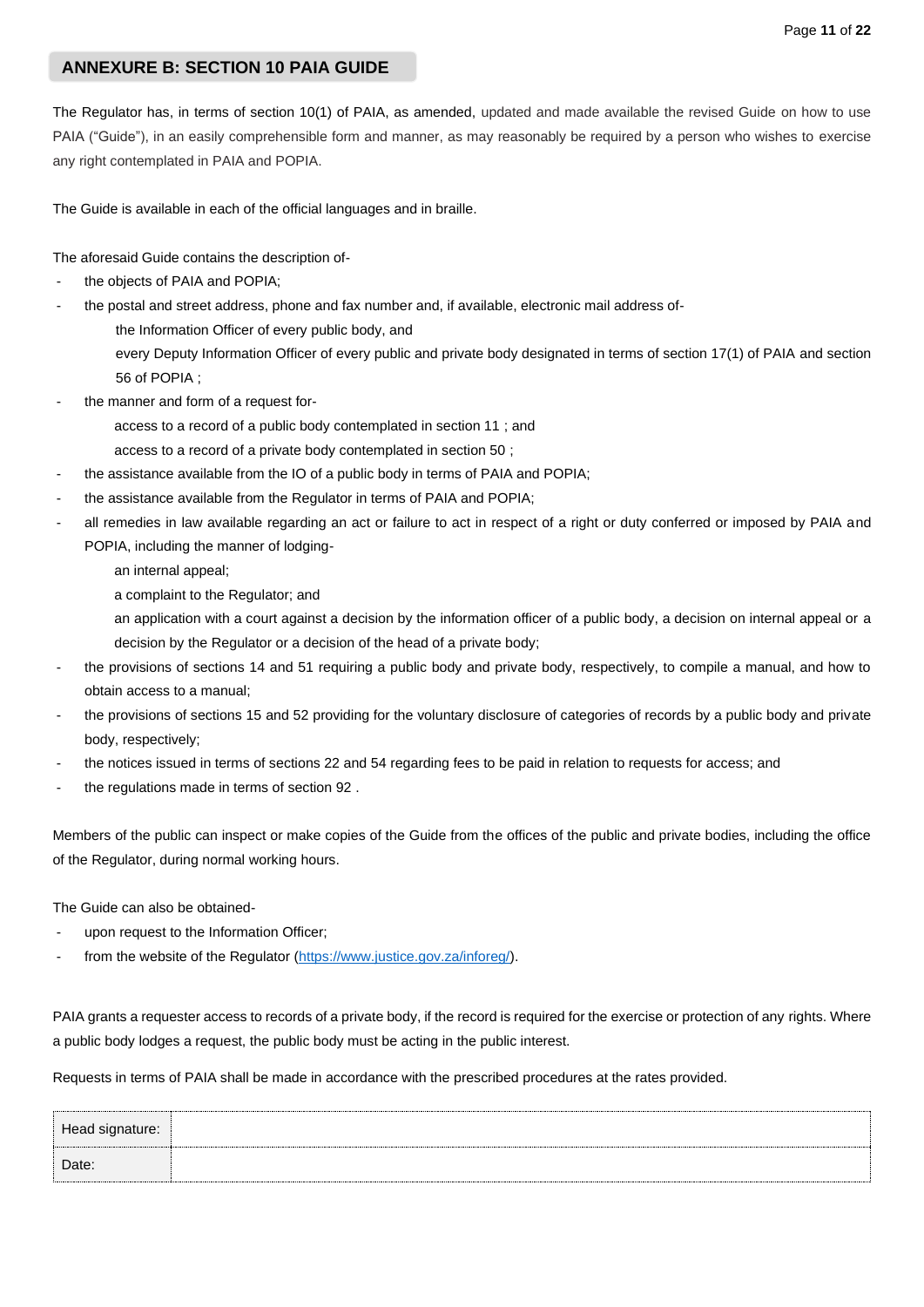# **ANNEXURE C: STATUTORY RECORDS**

| Head signature: |  |
|-----------------|--|
| Date:           |  |

Moonstone maintains statutory records and information in terms of the following legislation:

| Administration of Estates Act                                                       | ⊔              |
|-------------------------------------------------------------------------------------|----------------|
| <b>Arbitration Act</b>                                                              | $\boxtimes$    |
| <b>Auditing Professions Act</b>                                                     | $\boxtimes$    |
| Basic Conditions of Employment Act                                                  | ⊠              |
| <b>Closed Corporations Act</b>                                                      | $\Box$         |
| <b>Collective Investment Schemes Control Act</b>                                    | $\Box$         |
| <b>Companies Act</b>                                                                | ⊠              |
| Compensation of Occupational Injuries & Diseases Act                                | $\boxtimes$    |
| <b>Consumer Protection Act</b>                                                      | $\boxtimes$    |
| Copyright Act                                                                       | ⊠              |
| <b>Customs and Excise Act</b>                                                       | $\Box$         |
| Electronic Communications and Transactions Act                                      | $\boxtimes$    |
| <b>Employment Equity Act</b>                                                        | $\boxtimes$    |
| Financial Advisory & Intermediary Services Act                                      | $\boxtimes$    |
| Financial Institutions (Protection of Funds) Act                                    | $\Box$         |
| Financial Intelligence Centre Act                                                   | $\boxtimes$    |
| <b>Friendly Societies Act</b>                                                       | $\mathcal{L}$  |
| Income Tax Act                                                                      | $\boxtimes$    |
| Insolvency Act                                                                      | ⊔              |
| <b>Labour Relations Act</b>                                                         | $\boxtimes$    |
| Long-term Insurance Act                                                             | ⊠              |
| <b>Medical Schemes Act</b>                                                          | $\boxtimes$    |
| <b>National Credit Act</b>                                                          | $\boxtimes$    |
| Occupational Health and Safety Act                                                  | ⊠              |
| Patents Act                                                                         | ⊔              |
| <b>Pension Funds Act</b>                                                            |                |
| Prevention of Organised Crime Act                                                   |                |
| Prevention and Combatting of Corrupt Activities Act                                 |                |
| Promotion of Equality and Prevention of Unfair Discrimination Act                   | ⊠              |
| Protection of Constitutional Democracy against Terrorist and related Activities Act | $\blacksquare$ |
| Short-term Insurance Act                                                            | ⊠              |
| Skills Development Act                                                              | ⊠              |
| <b>Trademarks Act</b>                                                               | $\blacksquare$ |
| Unemployment Insurance Act                                                          | ⊠              |
| Value Added Tax Act                                                                 | ⊠              |
| <b>Higher Education Act</b>                                                         | $\boxtimes$    |
| National Qualifications Framework Act                                               | ⊠              |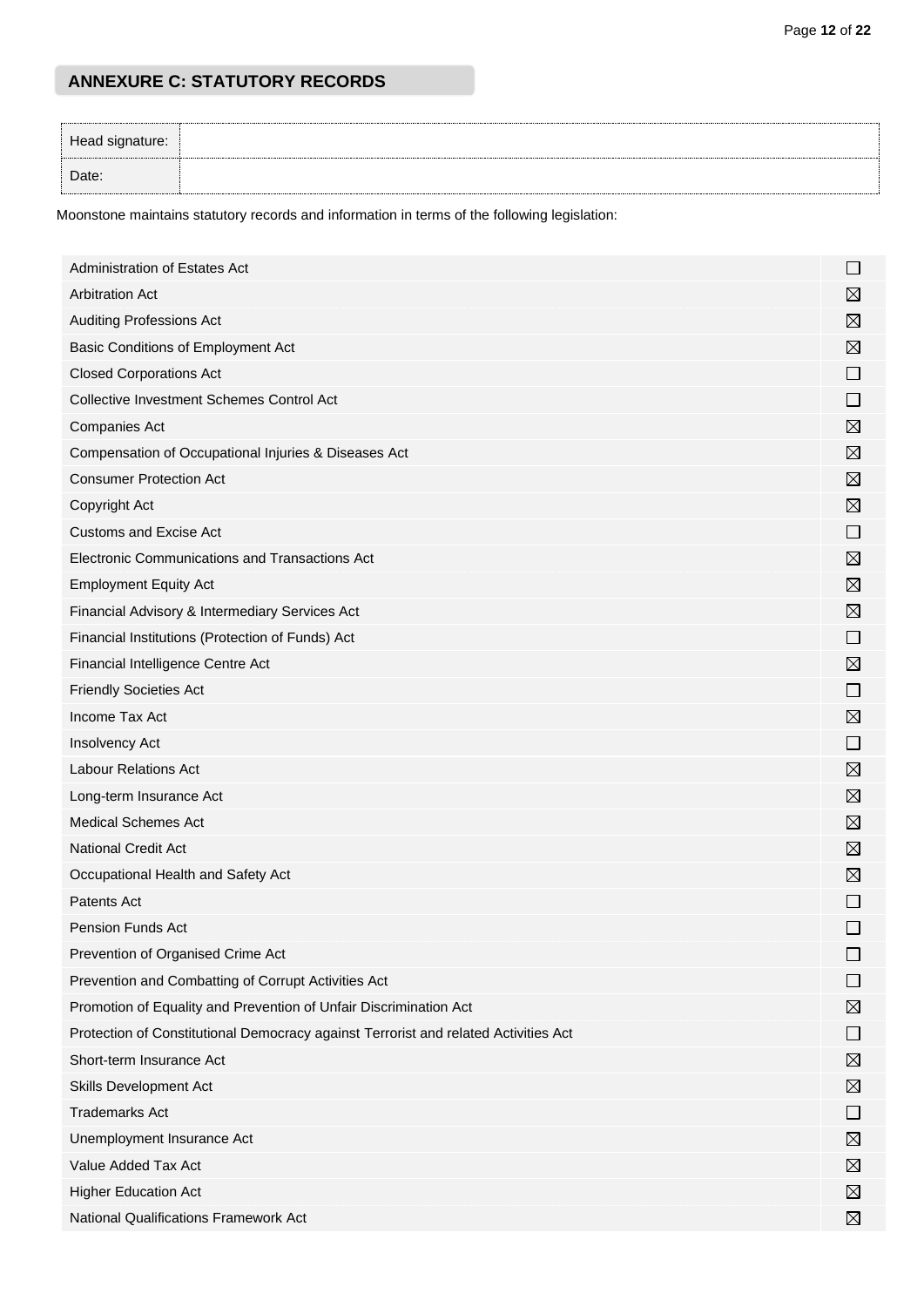# **ANNEXURE D: AVAILABILTY OF RECORDS**

| Head signature: |  |
|-----------------|--|
| Date:           |  |

Moonstone maintains the following categories of records and related subject matter. The status of the record's availability, the purpose for its processing and the relevant data subject category to who the record relates are set out below:

| Category:          | Record:                                 | <b>Availability:</b>    | <b>Purpose:</b>                | Data Subject: |
|--------------------|-----------------------------------------|-------------------------|--------------------------------|---------------|
|                    | <b>Public Product Information</b>       | <b>Freely Available</b> | Convey Public Information      | Moonstone     |
|                    | <b>Public Corporate Records</b>         | <b>Freely Available</b> | Convey Public Information      | Moonstone     |
| Public<br>Affairs  | Media Releases                          | <b>Freely Available</b> | Convey Public Information      | Moonstone     |
|                    | <b>Published Newsletters</b>            | <b>Freely Available</b> | Convey Public Information      | Moonstone     |
|                    | <b>Magazine Articles</b>                | <b>Freely Available</b> | Convey Public Information      | Moonstone     |
|                    |                                         |                         |                                |               |
|                    | Permits, Licenses or Authorities        | <b>Freely Available</b> | <b>Statutory Requirement</b>   | Moonstone     |
|                    | Health & Safety Plan                    | <b>PAIA Request</b>     | <b>Statutory Requirement</b>   | Moonstone     |
|                    | Memorandum of Incorporation             | <b>PAIA Request</b>     | <b>Statutory Requirement</b>   | Moonstone     |
| Regulatory &       | Minutes of Board or Directors Meetings  | <b>PAIA Request</b>     | <b>Statutory Requirement</b>   | Moonstone     |
| Administrative     | <b>Register of Members</b>              | <b>PAIA Request</b>     | <b>Statutory Requirement</b>   | Moonstone     |
|                    | Register of Board of Directors          | <b>PAIA Request</b>     | <b>Statutory Requirement</b>   | Moonstone     |
|                    | Internal correspondence (e-mails/memos) | <b>PAIA Request</b>     | <b>Internal Communications</b> | Employees     |
|                    | Insurance Policies held by Moonstone    | <b>PAIA Request</b>     | Risk Management                | Moonstone     |
|                    |                                         |                         |                                |               |
|                    | <b>Employment Applications</b>          | <b>PAIA Request</b>     | Internal Referencing           | Employees     |
|                    | <b>Employment Contracts</b>             | <b>PAIA Request</b>     | <b>Contractual Agreement</b>   | Employees     |
|                    | Personal Information of Employees       | <b>PAIA Request</b>     | Internal Referencing           | Employees     |
|                    | <b>Employment Equity Plan</b>           | <b>PAIA Request</b>     | <b>Statutory Requirement</b>   | Moonstone     |
|                    | <b>Medical Aid Records</b>              | <b>PAIA Request</b>     | Internal Referencing           | Employees     |
|                    | <b>Disciplinary Records</b>             | <b>PAIA Request</b>     | <b>Statutory Requirement</b>   | Employees     |
|                    | Performance Management Records          | <b>PAIA Request</b>     | Internal Referencing           | Employees     |
| Human<br>Resources | <b>Salary Records</b>                   | <b>PAIA Request</b>     | Internal Referencing           | Employees     |
|                    | <b>Employee Benefit Records</b>         | <b>PAIA Request</b>     | Internal Referencing           | Employees     |
|                    | <b>PAYE Records</b>                     | <b>PAIA Request</b>     | <b>Statutory Requirement</b>   | Employees     |
|                    | Seta Records                            | PAIA Request            | <b>Statutory Requirement</b>   | Employees     |
|                    | <b>Disciplinary Code</b>                | <b>PAIA Request</b>     | <b>Statutory Requirement</b>   | Moonstone     |
|                    | Leave Records                           | PAIA Request            | Internal Referencing           | Employees     |
|                    | <b>Training Records</b>                 | PAIA Request            | Internal Referencing           | Employees     |
|                    | <b>Training Manual</b>                  | <b>PAIA Request</b>     | Internal Referencing           | Moonstone     |
|                    |                                         |                         |                                |               |
|                    | <b>Financial Statements</b>             | PAIA Request            | Internal Referencing           | Moonstone     |
| Financial          | <b>Financial and Tax Records</b>        | <b>PAIA Request</b>     | <b>Statutory Requirement</b>   | Moonstone     |
|                    | Asset Register                          | <b>PAIA Request</b>     | Internal Referencing           | Moonstone     |
|                    | Management Accounts and Reports         | PAIA Request            | Internal Referencing           | Moonstone     |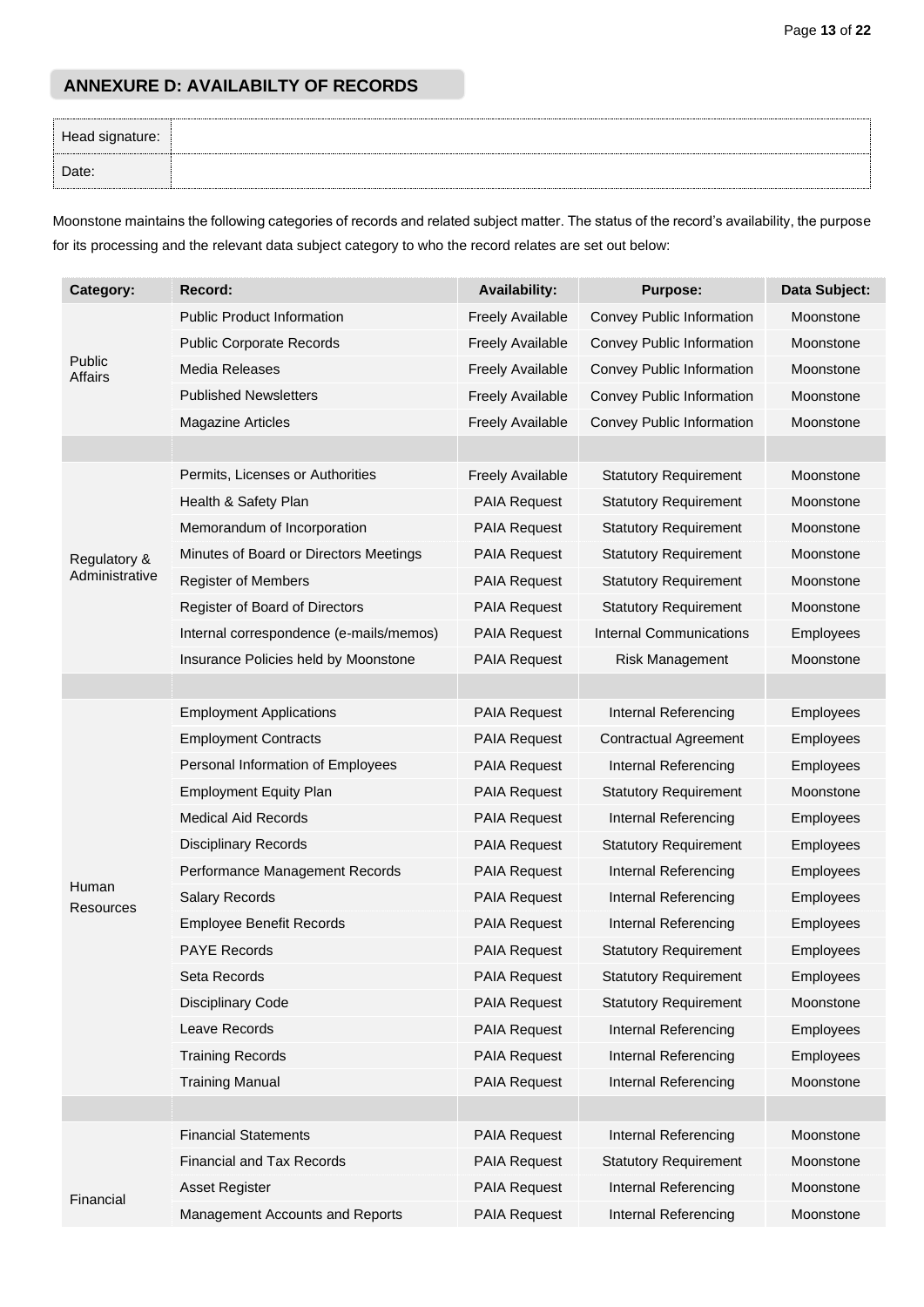|                    | Vouchers, Cash Books and Ledgers       | <b>PAIA Request</b> | Internal Referencing           | Moonstone          |
|--------------------|----------------------------------------|---------------------|--------------------------------|--------------------|
|                    | <b>Banking Records and Statements</b>  | <b>PAIA Request</b> | Internal Referencing           | Moonstone          |
|                    | <b>Electronic Banking Records</b>      | <b>PAIA Request</b> | Internal Referencing           | Moonstone          |
|                    |                                        |                     |                                |                    |
|                    | Market Information                     | <b>PAIA Request</b> | Internal Referencing           | Moonstone          |
|                    | <b>Product Brochures</b>               | <b>PAIA Request</b> | Internal Referencing           | Moonstone          |
|                    | Advertisements                         | <b>PAIA Request</b> | Internal Referencing           | Moonstone          |
| Marketing          | <b>Field Records</b>                   | <b>PAIA Request</b> | Internal Referencing           | Moonstone          |
|                    | <b>Performance Records</b>             | <b>PAIA Request</b> | Internal Referencing           | Moonstone          |
|                    | <b>Product / Service Sales Records</b> | <b>PAIA Request</b> | Internal Referencing           | Moonstone          |
|                    | <b>Marketing Strategies</b>            | <b>PAIA Request</b> | Internal Referencing           | Moonstone          |
|                    |                                        |                     |                                |                    |
|                    | Customer / Client Database             | <b>PAIA Request</b> | Internal Referencing           | <b>Customers</b>   |
|                    | Customer / Client agreements           | <b>PAIA Request</b> | Internal Referencing           | <b>Customers</b>   |
| Client<br>Customer | <b>Customer / Client Files</b>         | <b>PAIA Request</b> | Internal Referencing           | <b>Customers</b>   |
|                    | <b>Customer / Client Instructions</b>  | <b>PAIA Request</b> | <b>Internal Communications</b> | <b>Customers</b>   |
|                    | Customer / Client Correspondence       | <b>PAIA Request</b> | <b>External Communications</b> | <b>Customers</b>   |
|                    |                                        |                     |                                |                    |
| <b>Third Party</b> | Rental agreements                      | <b>PAIA Request</b> | <b>Contractual Agreement</b>   | <b>Third Party</b> |
|                    | Franchise agreements                   | <b>PAIA Request</b> | <b>Contractual Agreement</b>   | <b>Third Party</b> |
|                    | Non-disclosure agreements              | <b>PAIA Request</b> | <b>Risk Management</b>         | <b>Third Party</b> |
|                    | Letters of Intent                      | <b>PAIA Request</b> | <b>Contractual Agreement</b>   | <b>Third Party</b> |
|                    | <b>Supplier Contracts</b>              | <b>PAIA Request</b> | <b>Contractual Agreement</b>   | <b>Third Party</b> |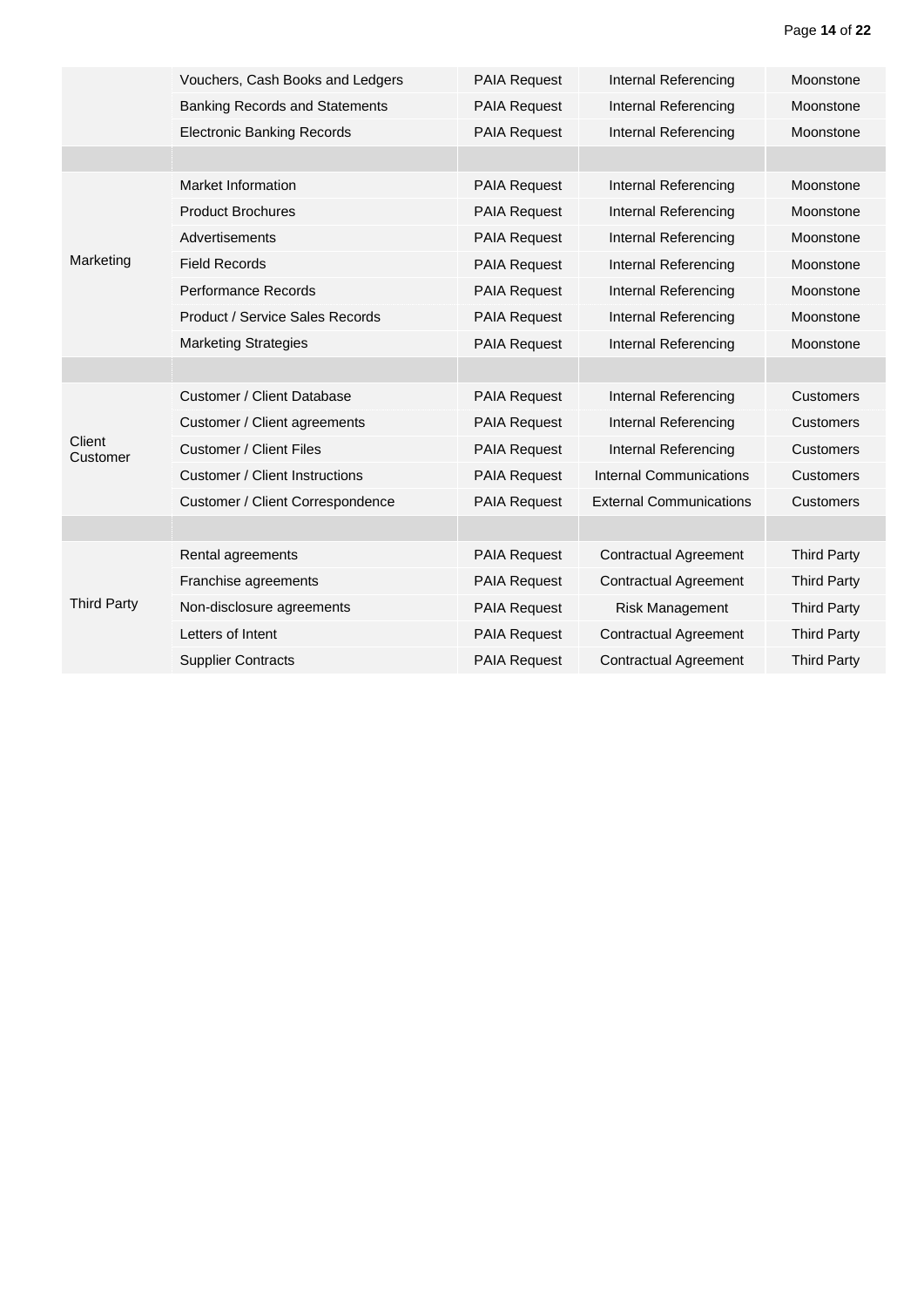### **ANNEXURE E: REQUEST PROCEDURE**

| Head signature: |  |
|-----------------|--|
| Date:           |  |

To facilitate the processing of your request, kindly complete and submit the form below to the e-mail address of the Deputy Information Officer indicated in Annexure A.

The Deputy Information Officer will notify the requester that a request for access has been received and that the prescribed fee (if any) is payable prior to processing the request. Please refer to Annexure F for a full breakdown of fees payable. Personal requesters will not be charged a request fee.

Once the request has been processed, the Deputy Information Officer will inform you of the outcome of your request and any additional fees that may fall due.

Please be advised that PAIA provides a number of grounds on which a request for access to information must be refused. These grounds mainly comprise instances where:

- the privacy and interests of other individuals are protected
- where such records are already otherwise publicly available
- instances where public interest are not served
- the mandatory protection of commercial information of a third party
- the mandatory protection of certain confidential information of a third party

When completing the form below please:

- indicate the identity of the person seeking access to the information
- provide sufficient particulars to enable the deputy information officer to identify the information requested
- specify the format in which the information is required
- indicate the contact details of the person requiring the information
- indicate the right to be exercised and/or to be protected, and specify the reasons why the information required will enable the person to protect and/or exercise the right
- where the person requesting the information wishes to be informed of the decision of the request in a particular manner, state the manner and particulars to be so informed
- if the request for information is made on behalf of another person, submit proof that the person submitting the request, has obtained the necessary authorisation to do so

#### **A. Particulars of Private Body**

The Head:

#### **B. Particulars of person requesting access to the record**

(i) The particulars of the person who requests access to the record must be recorded below

(ii) Furnish an address and/or fax number in the Republic to which information must be sent

(iii) Proof of the capacity in which the request is made, if applicable, must be attached

Full names & surname:

Identity number:

Postal address: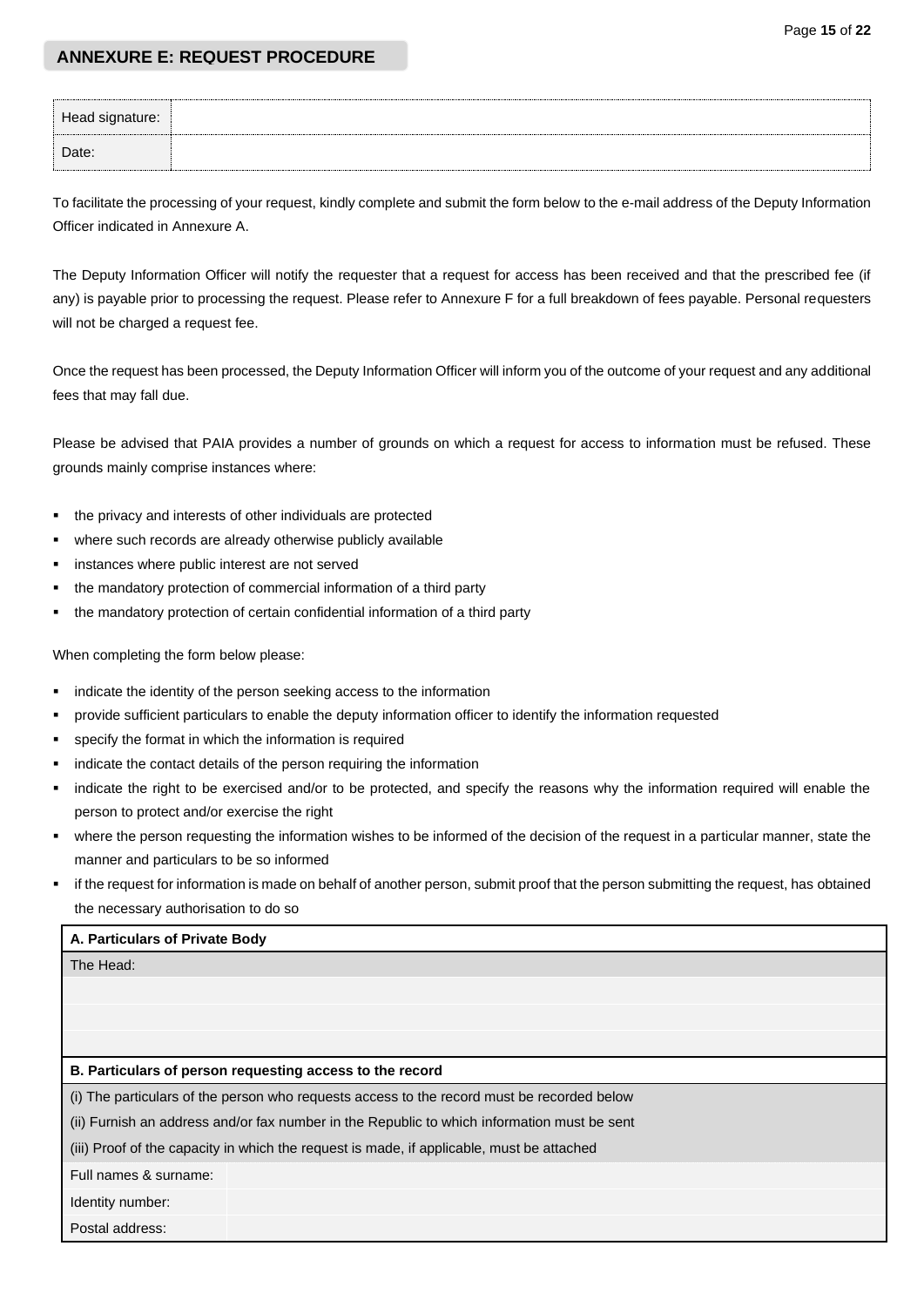| Fax number:                                                                                                                                                                                            |  |  |
|--------------------------------------------------------------------------------------------------------------------------------------------------------------------------------------------------------|--|--|
| Telephone number:                                                                                                                                                                                      |  |  |
| Email address:                                                                                                                                                                                         |  |  |
| Capacity:                                                                                                                                                                                              |  |  |
| C. Particulars of person on whose behalf request is made                                                                                                                                               |  |  |
| This section must be completed ONLY if a request for information is made on behalf of another person                                                                                                   |  |  |
| Full names & surname:                                                                                                                                                                                  |  |  |
| Identity number:                                                                                                                                                                                       |  |  |
| D. Particulars of Record                                                                                                                                                                               |  |  |
| (i) Provide full particulars of the record to which access is requested, including the reference number if that is known to you                                                                        |  |  |
| (ii) If the provided space is inadequate, please continue on a separate page and attach to this form. Please sign any additional pages                                                                 |  |  |
| Description of record:                                                                                                                                                                                 |  |  |
|                                                                                                                                                                                                        |  |  |
|                                                                                                                                                                                                        |  |  |
|                                                                                                                                                                                                        |  |  |
| Reference number:                                                                                                                                                                                      |  |  |
| Any further particulars:                                                                                                                                                                               |  |  |
|                                                                                                                                                                                                        |  |  |
|                                                                                                                                                                                                        |  |  |
| E. Fees                                                                                                                                                                                                |  |  |
| (i) A request for access to a record, other than a record containing personal information about yourself, will be processed only after                                                                 |  |  |
| a request fee has been paid                                                                                                                                                                            |  |  |
| (ii) You will be notified of the amount required to be paid as the request fee                                                                                                                         |  |  |
| (iii) The fee payable for access to a record depends on the form in which access is required and the reasonable time required to                                                                       |  |  |
| search for and prepare a record                                                                                                                                                                        |  |  |
| (iv) If you qualify for exemption of the payment of any fee, please state the reason therefor                                                                                                          |  |  |
| Reason for exemption:                                                                                                                                                                                  |  |  |
|                                                                                                                                                                                                        |  |  |
|                                                                                                                                                                                                        |  |  |
| F. Form of access to record                                                                                                                                                                            |  |  |
| If you are prevented by a disability to read, view or listen to the record in the form of access provided hereunder, please state your<br>disability and indicate in which form the record is required |  |  |
| Disability:                                                                                                                                                                                            |  |  |
|                                                                                                                                                                                                        |  |  |
|                                                                                                                                                                                                        |  |  |
| Form in which required:                                                                                                                                                                                |  |  |
|                                                                                                                                                                                                        |  |  |
| Mark the appropriate box with an "X"                                                                                                                                                                   |  |  |
| (i) Your indication as to the required form of access depends on the form in which the record is available                                                                                             |  |  |
| Access in the form requested may be refused in certain circumstances, In such a case you will be informed of access will be<br>(ii)<br>granted in another form                                         |  |  |
| (iii) The fee payable for access to the record, if any, will be determined partly by the form in which access is requested                                                                             |  |  |

1) If the record is in written or printed form: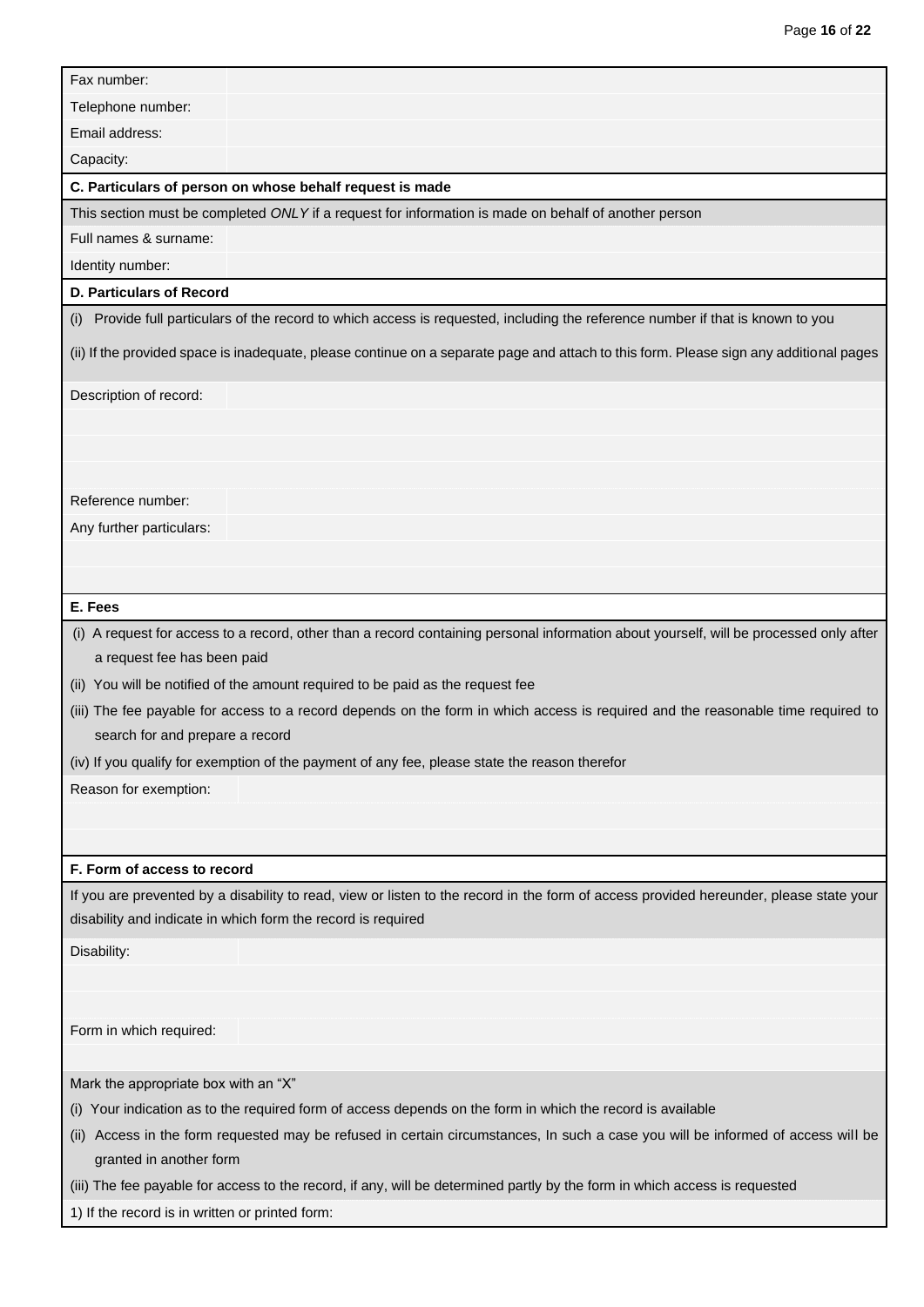| copy of record<br>٠                                                                                                                                                                                             |
|-----------------------------------------------------------------------------------------------------------------------------------------------------------------------------------------------------------------|
| inspection of record<br>٠                                                                                                                                                                                       |
| 2) If record consists of visual images:                                                                                                                                                                         |
| view the images<br>٠                                                                                                                                                                                            |
| copy of the images<br>٠                                                                                                                                                                                         |
| transcription of the images<br>٠                                                                                                                                                                                |
| 3) If the record consists of recorded words or information which can be reproduced in sound:                                                                                                                    |
| listen to the soundtrack<br>٠                                                                                                                                                                                   |
| transcription of the soundtrack<br>٠                                                                                                                                                                            |
| 4) If the record is held on computer or in an electronic or machine-readable form:                                                                                                                              |
| printed copy of record<br>٠                                                                                                                                                                                     |
| copy in computer readable form<br>٠                                                                                                                                                                             |
| Please indicate the preferred method of delivery                                                                                                                                                                |
| By hand<br>٠                                                                                                                                                                                                    |
| Email                                                                                                                                                                                                           |
| Post<br>٠                                                                                                                                                                                                       |
| Fax<br>٠                                                                                                                                                                                                        |
| G. Particulars of right to be exercised or protected                                                                                                                                                            |
| If the provided space is inadequate, please continue on a separate folio and attach it to this form. The requester must sign all<br>additional folios.<br>Indicate which right is to be exercised or protected: |
|                                                                                                                                                                                                                 |
|                                                                                                                                                                                                                 |
|                                                                                                                                                                                                                 |
| Explain why the record requested is required for the exercise or protection of the aforementioned right:                                                                                                        |
|                                                                                                                                                                                                                 |
|                                                                                                                                                                                                                 |
|                                                                                                                                                                                                                 |
| H. Notice of decision regarding the request for access                                                                                                                                                          |
| You will be notified in writing whether your request has been approved / denied. If you wish to be informed thereof in another manner,                                                                          |
| please specify the manner and provide the necessary particulars to enable compliance with your request                                                                                                          |
| How would you prefer to be informed of the decision regarding your request for access to the record?                                                                                                            |
|                                                                                                                                                                                                                 |
|                                                                                                                                                                                                                 |
| I. Signature page                                                                                                                                                                                               |
| Signed at:                                                                                                                                                                                                      |
| Date:                                                                                                                                                                                                           |
| Signature of Requester / Person on whose behalf request is made:                                                                                                                                                |
|                                                                                                                                                                                                                 |
|                                                                                                                                                                                                                 |

Head signature: Date: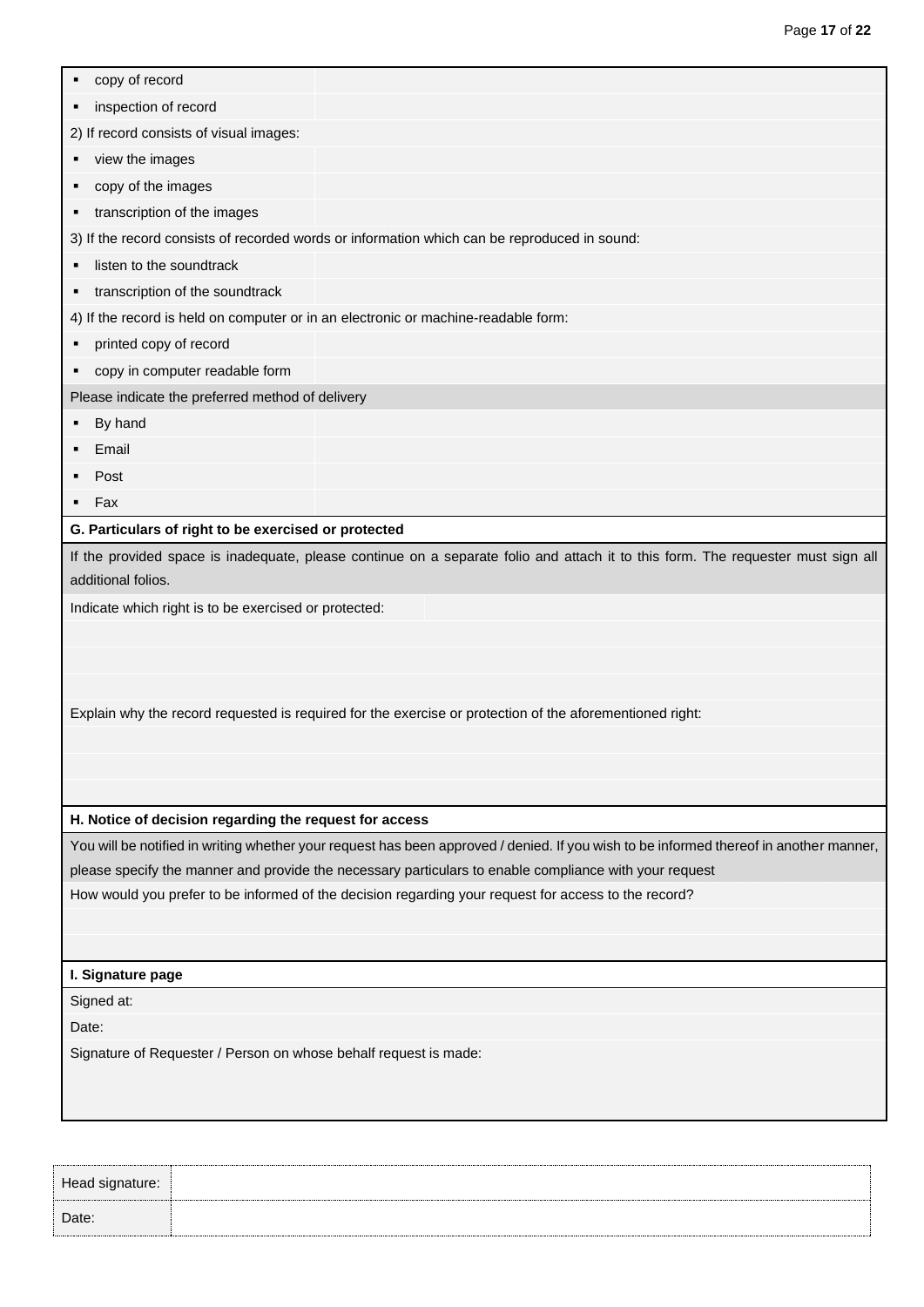### Page **18** of **22**

# **ANNEXURE F: PRESCRIBED FEES**

The following applies to requests (other than personal requests):

- A requester is required to pay a preliminary request fee before a request will be processed
- If the preparation of the record requested requires more than the prescribed hours (six), an additional deposit shall be paid (of not more than one third of the access fee which would be payable if the request was granted)
- A requestor may lodge an application with a court against the render / payment of the request fee and/or deposit
- Records may be withheld until the fees have been paid

| No. | <b>Description</b>                                                                                              | Fee                         |
|-----|-----------------------------------------------------------------------------------------------------------------|-----------------------------|
| 1.  | The request fee payable by every requester                                                                      | R140.00                     |
|     |                                                                                                                 |                             |
| 2.  | Photocopy/printed black & white copy of A4-size page                                                            | R2.00                       |
|     |                                                                                                                 |                             |
| 3.  | Printed copy of an A4 size page                                                                                 | R2.00                       |
|     |                                                                                                                 |                             |
| 4.  | For a copy in a computer-readable form on:                                                                      |                             |
|     | i.<br>Flash drive (to be provided by requester)                                                                 | R40.00                      |
|     | ii.<br>Compact disc:                                                                                            |                             |
|     | If provided by requestor<br>$\qquad \qquad \blacksquare$                                                        | R40.00                      |
|     | If provided to the requestor                                                                                    | R60.00                      |
|     |                                                                                                                 |                             |
| 5.  | For a transcription of visual images per A4-size page                                                           | Service to<br>be            |
|     |                                                                                                                 | outsourced.                 |
| 6.  | Copy of visual images                                                                                           | Will depend<br>on quotation |
|     |                                                                                                                 |                             |
| 7.  | Transcription of an audio record, per A4-size page                                                              | R24.00                      |
|     |                                                                                                                 |                             |
| 8.  | Copy of an audio record on:                                                                                     |                             |
|     | i.<br>Flash drive (to be provided by requester)                                                                 | R40.00                      |
|     | ii.<br>Compact disc:                                                                                            |                             |
|     | If provided by requestor<br>$\centerdot$                                                                        | R40.00                      |
|     | If provided to the requestor<br>$\overline{\phantom{a}}$                                                        | R60.00                      |
|     |                                                                                                                 |                             |
|     | To search for and prepare the record for disclosure for each hour or part of an hour, excluding the first hour, | R145.00                     |
| 9.  | reasonably required for such search and preparation.                                                            |                             |
|     | To not exceed a total cost of                                                                                   | R435.00                     |
|     |                                                                                                                 |                             |
|     |                                                                                                                 | One third of<br>amount per  |
| 10. | Deposit: If search exceeds 6 hours                                                                              | request                     |
|     |                                                                                                                 | ito items 2-8.              |
|     |                                                                                                                 |                             |
| 11. |                                                                                                                 | Actual                      |
|     | Postage, e-mail or any other electronic transfer                                                                | expense, if<br>any.".       |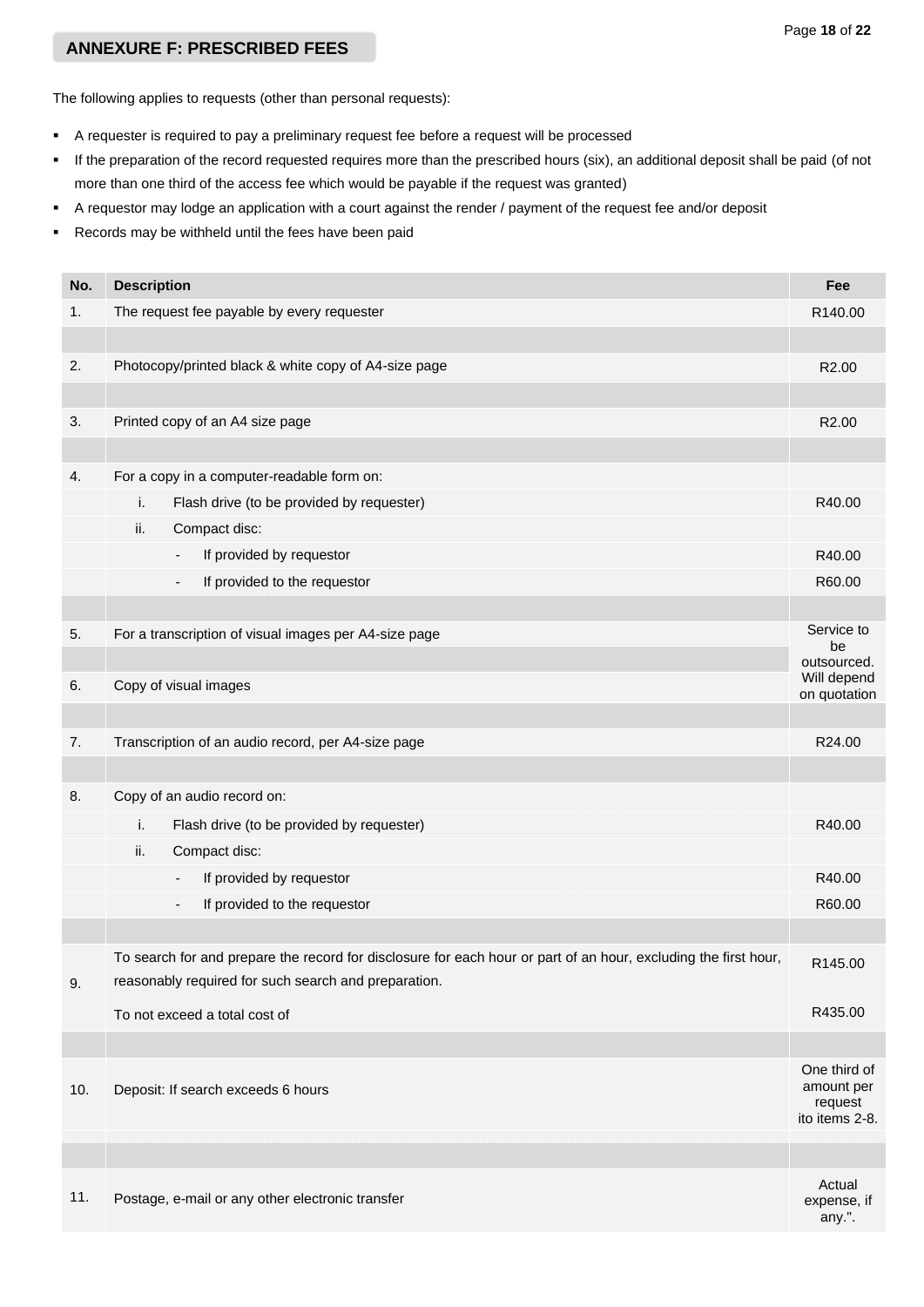# **ANNEXURE G : PROCESSING OF PERSONAL INFORMATION**

| Head signature: |  |
|-----------------|--|
| Date:           |  |

The Moonstone Group of Companies' Section 18 Privacy Notices are available to view here:

<https://www.moonstone.co.za/data-privacy/privacy-notices/>

The Privacy Notices address the following POPIA requirements, stipulated in section 18 of POPIA:

- 1. If personal information is collected, the responsible party must take [reasonably practicable](https://www.michalsons.com/blog/reasonably-practicable-to-comply-with-popi/13296) steps to ensure that the data subject is aware of
	- a) the information being collected and where the information is not collected from the data subject, the source from which it is collected;
	- b) the name and address of the responsible party;
	- c) the purpose for which the information is being collected;
	- d) whether or not the supply of the information by that data subject is voluntary or mandatory;
	- e) the consequences of failure to provide the information;
	- f) any particular law authorising or requiring the collection of the information;
	- g) the fact that, where applicable, the responsible party intends to transfer the information to a third country or international organisation and the level of protection afforded to the information by that third country or international organisation;
	- h) any further information such as the—
		- I. recipient or category of recipients of the information;
		- II. nature or category of the information;
		- III. existence of the right of access to and the right to rectify the information collected;
		- IV. existence of the right to object to the processing of personal information as referred to in section [11\(](https://popia.co.za/section-11-consent-justification-and-objection/)3); and
		- V. right to lodge a complaint to the Information Regulator and the contact details of the Information Regulator, which is necessary, having regard to the specific circumstances in which the information is or is not to be processed, to enable processing in respect of the data subject to be reasonable.
- 2. The steps referred to in subsection (1) must be taken
	- a) if the personal information is collected directly from the data subject, before the information is collected, unless the data subject is already aware of the information referred to in that subsection; or
	- b) in any other case, before the information is collected or as soon as reasonably practicable after it has been collected.
- 3. A responsible party that has previously taken the steps referred to in subsection (1) complies with subsection (1) in relation to the subsequent collection from the data subject of the same information or information of the same kind if the purpose of collection of the information remains the same.
- 4. It is not necessary for a responsible party to comply with subsection (1) if—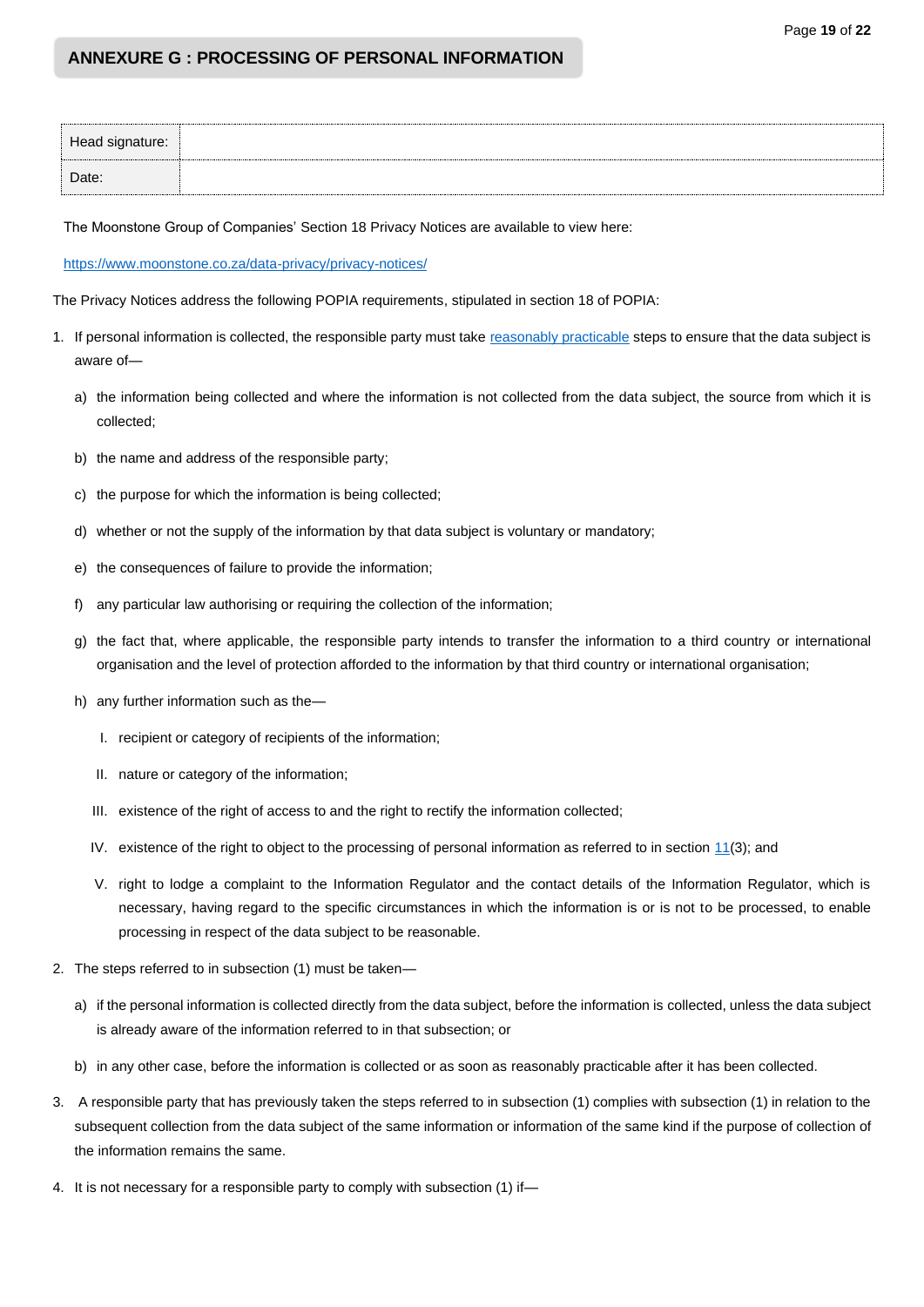- a) the data subject or a competent [person](https://popia.co.za/section-1-definitions/) where the data subject is a [child](https://popia.co.za/section-1-definitions/) has provided consent for the noncompliance;
- b) non-compliance would not prejudice the legitimate interests of the data subject as set out in terms of this Act;
- c) non-compliance is necessary—
	- VI. to avoid prejudice to the maintenance of the law by any public body, including the prevention, detection, investigation, prosecution and punishment of offences;
	- VII. to comply with an obligation imposed by law or to enforce legislation concerning the collection of revenue as defined in section [1](https://popia.co.za/section-1-definitions/) of the South African Revenue Service Act, 1997 (Act No. 34 of 1997);
	- VIII. for the conduct of proceedings in any court or tribunal that have been commenced or are reasonably contemplated; or
	- IX. in the interests of national security;
- d) compliance would prejudice a lawful purpose of the collection;
- e) compliance is not reasonably practicable in the circumstances of the particular case; or
- f) the information will—
	- I. not be used in a form in which the data subject may be identified; or
	- II. be used for historical, statistical or research purposes.